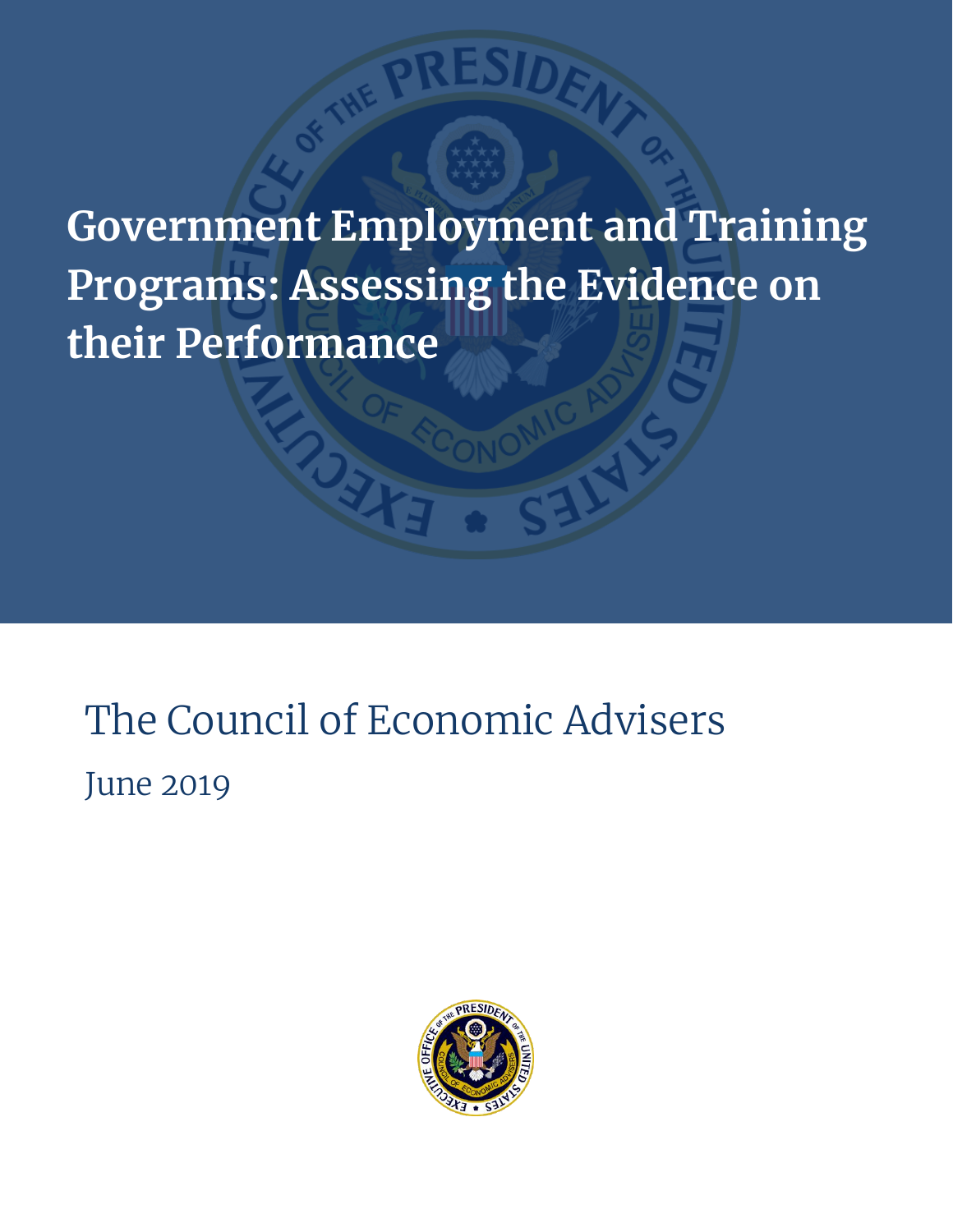## **Executive Summary June 2019**

For the first time since the Government began tracking job openings nearly 20 years ago, there are more job openings in the United States than unemployed people looking for work. In fact, there are over 1.6 million more job openings than unemployed people. Because of the Trump Administration's pro-growth policies, the American worker is in great demand. In a 2019 survey by the National Federation of Independent Businesses, a quarter of small businesses reported that their single most important problem is finding workers with the skillset employers need. In an effort to address this issue, the Trump Administration is striving to connect job seekers with the resources and tools necessary to find employment. This includes ensuring that those seeking employment have the skills and training necessary to fill available jobs. In an effort to satisfy employer needs, the Trump Administration has launched initiatives like the Pledge to America's Workers. In less than a year since introducing the Pledge, companies and trade groups have committed to provide almost 10 million Americans with education and training opportunities over the next five years and close the skills gap that currently exists in the American labor market.

In accordance with the [Executive Order Establishing the President's National Council for the](https://www.whitehouse.gov/presidential-actions/executive-order-establishing-presidents-national-council-american-worker/)  [American Worker,](https://www.whitehouse.gov/presidential-actions/executive-order-establishing-presidents-national-council-american-worker/) the Council of Economic Advisers has prepared this report examining the evidence available on the effectiveness of government employment and training programs. According to the Office of Management and Budget, the Federal Government has 47 different employment and training programs spread across 15 different government agencies. Aggregate spending on these programs totaled \$18.9 billion in 2019 alone.

This report sets out to assess how effective public programs are at increasing the wages and employment rates among program participants, but unfortunately, few rigorous evaluations exist to measure the success of government-funded training programs. Until recently, many job training programs frequently failed to track metrics that allow researchers to evaluate program returns to taxpayer dollars expended. Many public training programs have not undergone rigorous evaluation and therefore a framework needs to be established for evaluating trainee success, both by incorporating randomized control trials into program design and by improving data collection and long-term tracking of participant outcomes.

Among the training programs with available data and rigorous impact studies, the evidence shows that most government training programs are not effective at securing higher paying jobs for participants. For example, in an evaluation of the Workforce Investment Act training program using administrative data, two years after receiving training, workers who received intensive job search assistance had quarterly earnings that were \$310 above that for workers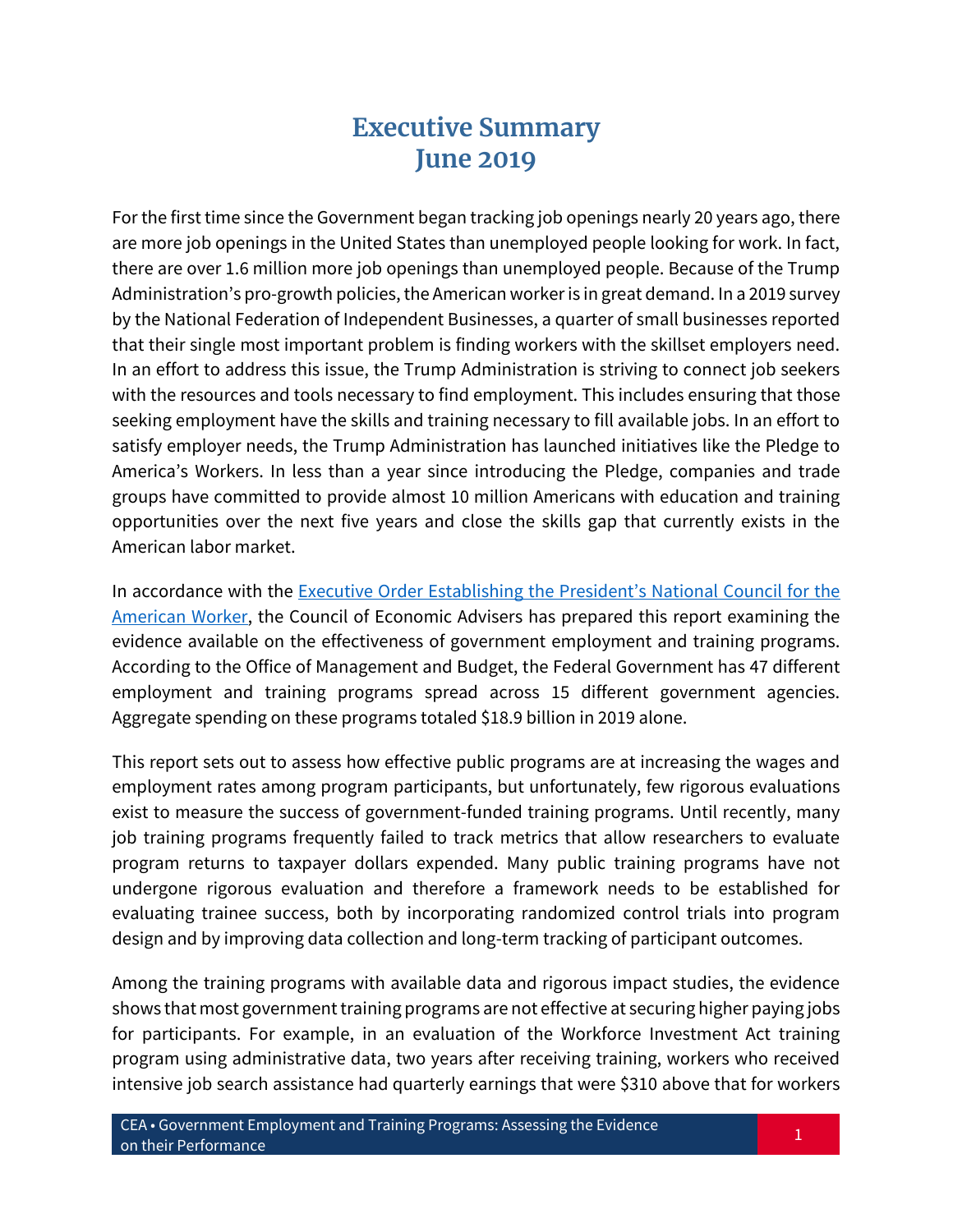who did not receive the intensive assistance. Yet in the first two years, no further wage gains were achieved among those who also were offered job training. While the benefits of services like job search assistance and career guidance are important, these services alone will not help workers who require new skills to compete in today's economy. With the exception of the Registered Apprenticeship program, government job training programs appear to be largely ineffective and fail to produce sufficient benefits for workers to justify the costs. This highlights the importance of efforts such as those of the National Council for the American Worker to work with both public and private organizations to update and improve the nature of America's job training programs as well as their evaluations.

The National Council for the American Worker is not only addressing these issues, but has set out to go even further by connecting State and local government resources with those of the Federal government. Enhanced transparency regarding outcomes will allow job seekers, policymakers, and program administrators to better understand which programs are working. Additionally, with better data, there are opportunities to learn from the successes and failures across public programs and shift resources to the types of programs that show the greatest returns.

With the creation of the National Council for the American Worker, the Trump Administration remains committed to developing a National strategy for training and retraining the workers needed across high-demand industries. The following report assists decision makers as they seek to ensure that America's workers are well-equipped with the skills and training needed to excel in our nation's booming economy.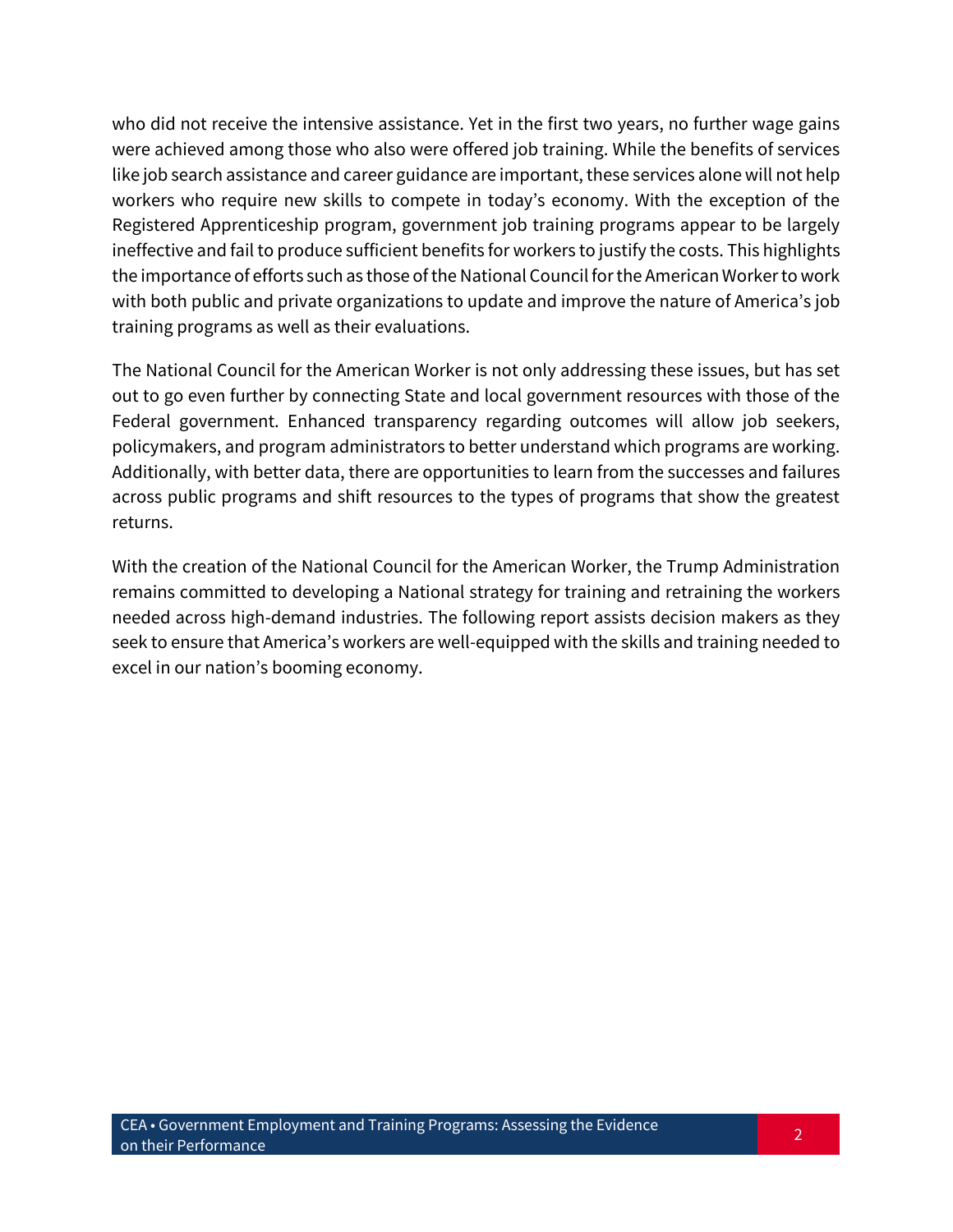## **Introduction**

Today's economy is one of great strength. The job market is booming, with May 2019 having marked the 104th month of positive job growth – the longest streak of growth on record. The national unemployment rate in May 2019 was 3.6 percent, matching the lowest unemployment rate since December 1969. The unemployment rate has been at or below 4 percent for 15 consecutive months. Wages are also rising, with 10 straight months of year-over-year nominal average hourly wage gains that were at or above 3 percent. There is also evidence that real wages are growing year over year, which means Americans are able to purchase more goods and services with their bigger paychecks. The benefits of a robust economy and the historic trends in job growth are being felt across demographic groups.

The Trump Administration's pro-growth and pro-worker policies are also pulling individuals off the sidelines. The prime age (25-54) labor force participation rate has increased by 0.7 percentage points since the President was elected, and the prime age employment to population ratio has increased by 1.6 percentage points over the same time period. Even with the increase in labor force participation, many workers remain on the sidelines who could potentially benefit from reskilling. In May 2019, there were 5 million people who were out of the labor force who reported wanting to work in addition to 5.9 million people who were unemployed (who are considered as part of the labor force).

With a tightening labor market – continued job growth and low unemployment rates – there is evidence that employers are struggling to find employees with suitable skillsets. Last year, for the first time since the Bureau of Labor Statistics began tracking job openings in 2000, there were more job openings than unemployed workers. April 2019, when there were 7.4 million job openings, was the 14th consecutive month during which the number of vacancies exceeded the number of unemployed persons. The high number of unfilled positions, combined with anecdotal evidence from businesses, signals that employers are having trouble finding skilled workers. The evolving nature of work and changing skill needs of American employers are transforming the labor market, while providing new and different opportunities for American workers.

In a previous report, "Addressing America's Reskilling Challenge" (CEA 2018), we outlined the issue of the skills gap that is emerging in our ever-changing economy. The skills gap refers to the skills of available workers not matching the skills needed by employers. Even in a booming economy, the lack of necessary skills can prevent some individuals from enjoying the benefits of a robust labor market. Our previous report highlighted the importance of addressing this issue, as well as the challenges facing workers and firms in doing so. In this report, we examine the existing infrastructure of Federal worker training programs and review the evidence regarding their effectiveness. Overall, we find that the evidence of government job training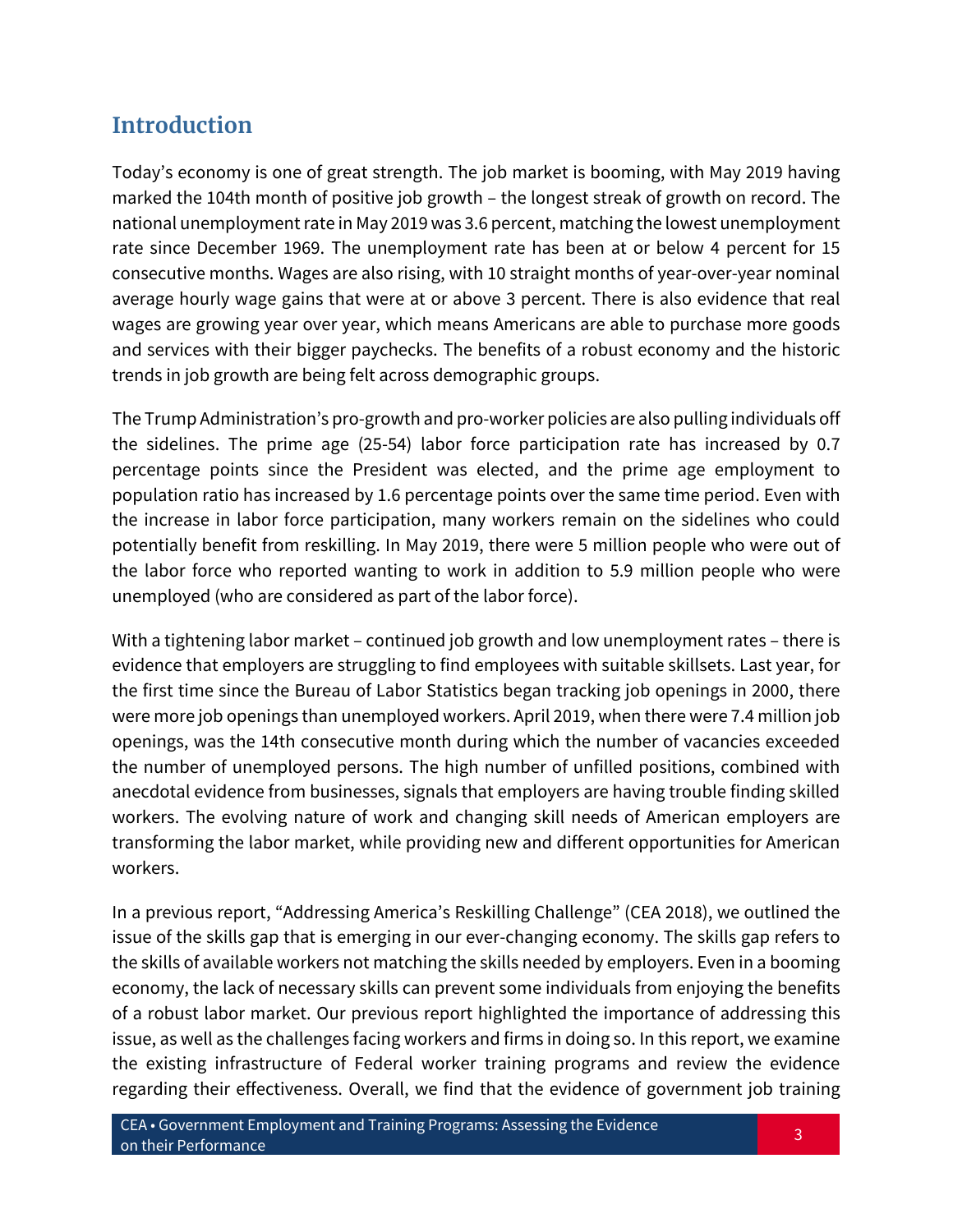programs on improving labor market outcomes is mixed. They may have small positive effects overall, but may be more effective for particular groups of people and at certain times in the business cycle. The large number of programs and the heterogeneity in the types of programs make it difficult to establish a single general conclusion, but rather suggests that some programs are effective whereas others are failing to live up to their hoped-for potential. The Trump Administration is responding and has taken action to address the limitations of existing programs to close the skills gap. Workers and firms need innovative solutions to worker training due to the findings of mixed effectiveness of existing government-funded worker training/reskilling programs, and the need to respond to employers' struggles to find skilled workers and to enable more people on the sidelines to benefit from the booming economy. This report concludes with a discussion of the steps taken by the Administration to meet the skills needs of a modern economy.

## **Role of Government in Worker Training**

Employers have incentives to recruit and train the workers they need, particularly in a tight labor market. Spending by employers on formal and informal worker training greatly exceeds spending by the Federal government (Carnevale, Gulish, and Strohl, 2015). However, there are economic reasons why employers may provide less than the optimal amount of worker training, namely that if one employer spends money training a worker only to lose them to a rival, they may be reluctant to invest in the training.

Economists define human capital as the knowledge and skills that increase the productivity of workers. Human capital that can be applied at a range of firms is called general human capital, whereas human capital that can only be applied at a single firm (or a small set of firms) is called specific human capital. Learning a firm's proprietary computing system is an example of specific human capital, as it increases the worker's productivity but only at that specific firm. On the other hand, learning a commonly used computer programming language is an example of general human capital.

Investing in training is potentially risky from the perspective of any particular firm because it incurs an upfront cost to train a worker who may leave the firm before the cost is recovered through the higher productivity of the worker. Investments in general human capital are riskier for the firm because general human capital makes the worker more attractive to other firms, which have an incentive to free-ride on the investment by hiring trained workers rather than incurring the cost and risk of providing the training themselves. Due to the risk of losing newly trained workers, firms may be reluctant to provide training that leads to an increase in general human capital. Skills gaps that are related to general human capital are traditionally viewed as unlikely to be bridged by private sector training, as employers do not individually have the incentive to fully bridge the gap in general skills.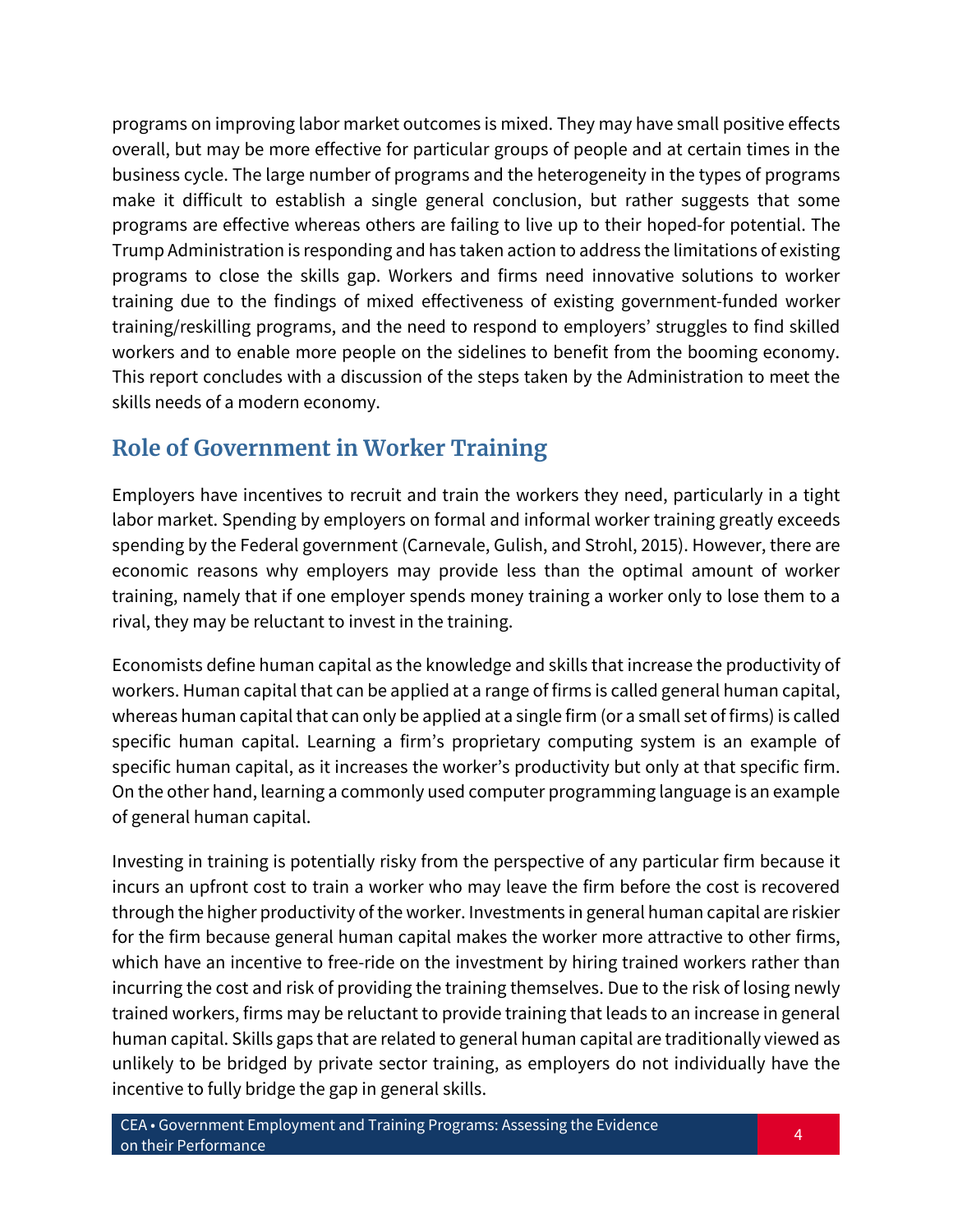However, there is some evidence suggesting that training could actually help increase retention. Flaherty (2007) finds that participation in a tuition reimbursement program increases employee retention. Dietz and Zwick (2016) use matched employer-employee data and find that training increases employee retention. However, the retention effects are reduced for more general forms of training and for training that has greater external visibility (e.g. training that leads to a certificate).Yousuf and Siddiqui (2019) also find that training may increase employee retention rates though they did not distinguish between general and firmspecific human capital. This suggests that employer-provided training could create goodwill towards an employer.

Although in a simple model, firms do not have an incentive to provide general training, there are situations in which firms will provide training that develops general human capital. Acemoglu and Pischke (1998) show that when labor markets are imperfectly competitive, it can be beneficial for firms to provide general training. In order to cover the cost of the training, the firm must raise wages by less than the increase in productivity due to the training, which is possible with an imperfectly competitive labor market. In a perfectly competitive labor market, the worker can receive an outside offer if the firm pays the worker less than the marginal productivity of the worker. In a tight labor market, firms may also provide general training in an effort to retain workers.

An alternate model for worker training is for workers to pay for their training independently. To the extent that training is an investment in one's own future employment potential and raises future wages, workers should have an incentive to pursue such training. In the framework of general and specific human capital, self-funded training is most advantageous for developing general human capital that will make the worker desirable to a range of employers. For several reasons, however, workers may underinvest in their own human capital. This includes the potential positive spillovers from the additional productivity, such that the worker may obtain the optimal human capital to maximize their personal net-benefits while falling short of the level of human capital that would maximize societal net-benefits. These positive spillovers may result in a role for government intervention in order to incentivize workers to attain the optimal level of general human capital.

Another argument in favor of government intervention is that individuals who would benefit from training may be credit constrained. Even if worker incentives are structured to obtain the optimal level of training, some may be unable to afford the cost of training or may not be able to stop working long enough to go through training. Although training may be beneficial to the individual and society in the long term, these short-term constraints may prevent the individual from participating in training. A similar argument is often used to justify government-subsidized higher education (Lochner and Monge-Naranjo, 2011).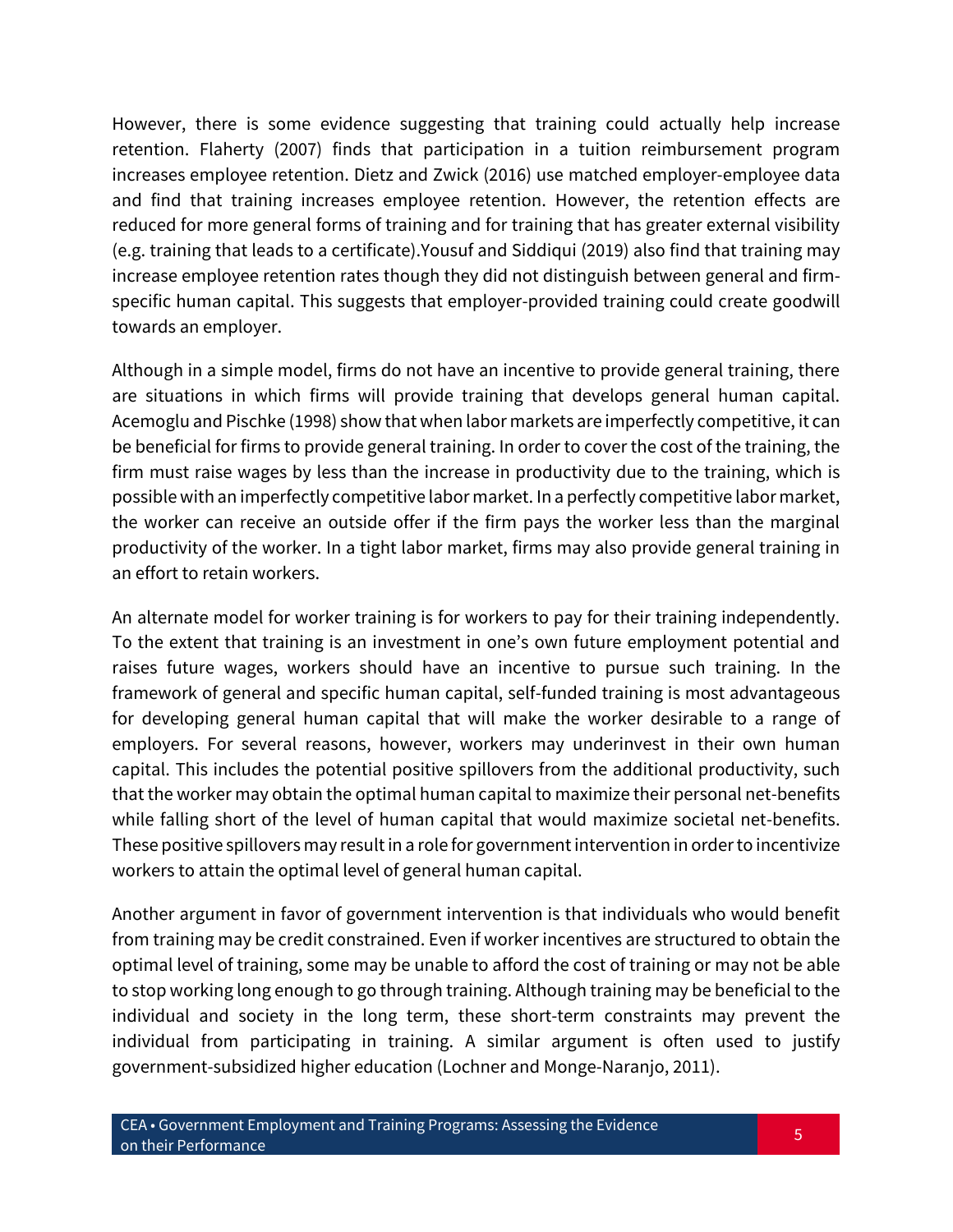## **Overview of Federal Worker Training Programs in the U.S.**

#### *History of workforce training programs in the US*

The first large-scale Federal workforce development programs began in response to the Great Depression.<sup>1</sup> The Wagner-Peyser Act (1933) established the Employment Service (ES), which still operates today. The ES provides labor exchange services, such as job search assistance, to job seekers.

The next major piece of legislation addressing worker training programs was the 1962 Manpower Development and Training Act (MDTA), which provided large-scale training to workers. Mostly run by the Federal government, the MDTA included classroom and on-the-job training. MDTA was replaced by the Comprehensive Employment and Training Act (CETA) in 1973, which was designed to give States and local governments greater authority.

The Job Training Partnership Act of 1982 (JTPA) replaced CETA and gave States more control and responsibility for monitoring local programs and encouraged partnerships with the private sector in developing those local programs. It was replaced by the Workforce Investment Act of 1998 (WIA), which integrated services (one-stop delivery system), increased individual choice through Individual Training Account (ITA) vouchers, gave universal access to core employment-related services, and gave greater flexibility to target programs to local labor market needs. WIA was replaced by the Workforce Innovation and Opportunity Act of 2014 (WIOA). States were given a larger administrative role and tasked with developing unified strategic planning across programs. WIOA requires uniform performance measures and evaluation of data by third parties. The law requires further integration of workforce development programs within the ES offices, which are now called American Job Centers. The one-stop delivery model is designed to simplify the system from the point of view of the user and increase awareness and enrollment in eligible services.

#### *Current organization*

In 2019, the Government Accountability Office (GAO) released a comprehensive report on government employment and training programs. They identified 43 different employment and training programs across nine different agencies in Fiscal Year 2017.<sup>2</sup> The U.S. Department of Labor (DOL) has the most employment and training programs (19), followed

l  $1$  For a more detailed history of workforce training legislation see Barnow and Smith (2015).

<sup>&</sup>lt;sup>2</sup> GAO excludes programs where the "program objectives do not explicitly include helping job seekers enhance their job skills, find job opportunities, or obtain employment." Some programs that are excluded include Adult Education grants, the Federal Pell Grant Program, and Federal Student Aid programs. There is no clear distinction between training and education programs since they both seek to increase human capital, and we therefore view the GAO count as a lower bound on the number of employment and training programs.

CEA • Government Employment and Training Programs: Assessing the Evidence on their Performance <sup>6</sup>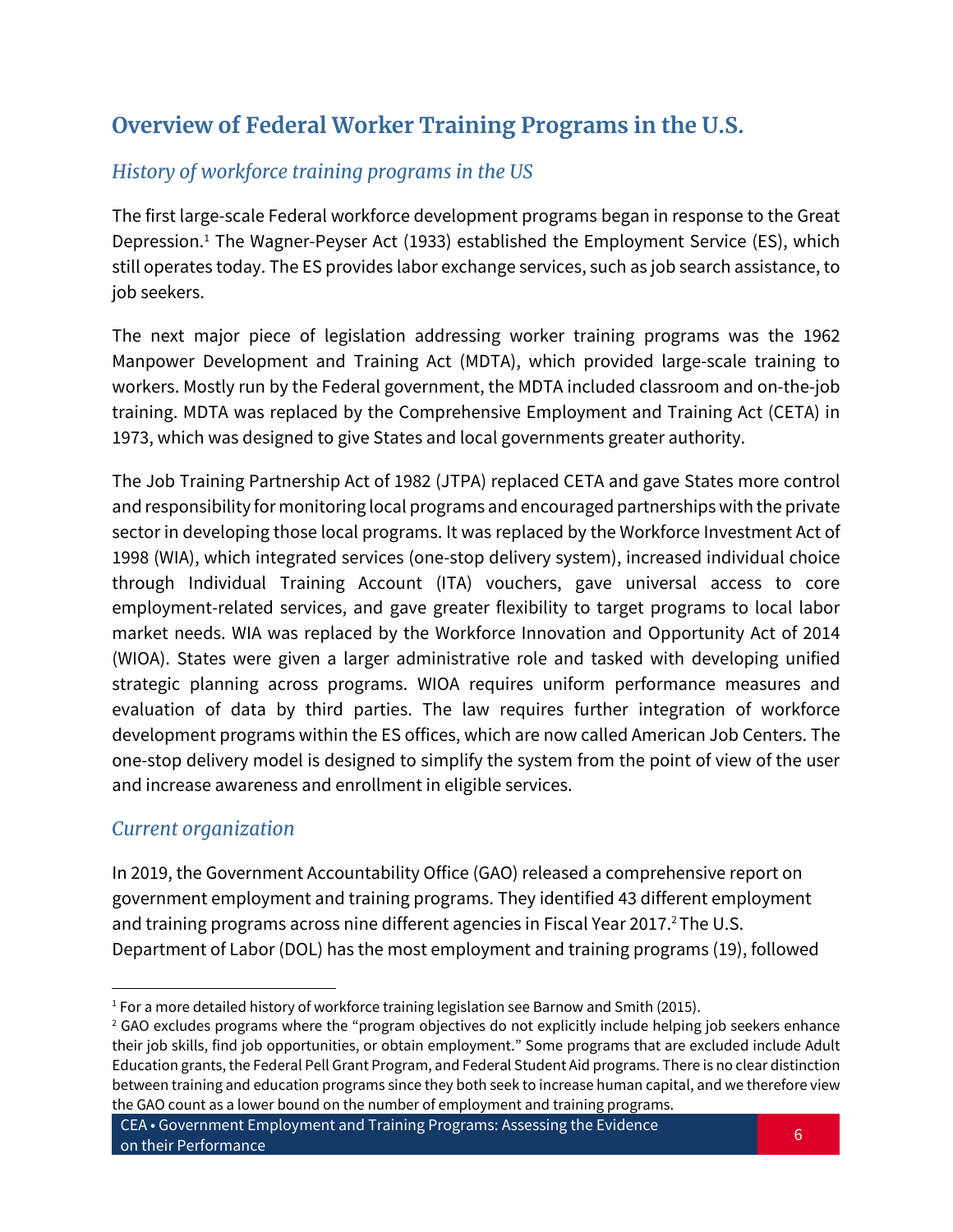by the U.S. Department of Education (ED), and the U.S. Department of Health and Human Services (HHS), with 7 programs each. Overall, these 43 programs served approximately 10.7 million people in 2017, although the number of unique individuals is lower, as some could have participated in multiple programs. Many of the largest programs in terms of number of people served and budget are in DOL. These programs include the WIOA Adult and Dislocated Worker programs, WIOA Youth Activities, the Employment Services, and Job Corps. ED runs a large grant program related to vocational training for people with disabilities. There are also job training programs associated with two large welfare programs: Temporary Assistance for Needy Families (TANF), which is run by HHS, and Supplemental Nutrition Assistance Program (SNAP), which is run by the U.S. Department of Agriculture (USDA).

#### **Table 1. Largest Government Employment and Training Programs, based on GAO (2019)**

| Program                                          | Agency                              | 2017 Budget<br>(Millions) | Number Served<br>2017 (Thousands) |
|--------------------------------------------------|-------------------------------------|---------------------------|-----------------------------------|
| State Vocational Rehabilitation Services Program | Education                           | \$2,899.6                 | 975.4                             |
| Temporary Assistance for Needy Families          | Health and<br><b>Human Services</b> | \$2,152.6                 | 190.1                             |
| Job Corps                                        | Labor                               | \$1,623.9                 | 48.3                              |
| <b>Vocational Rehabilitation Services</b>        | VA                                  | \$1,400.0                 | 132.2                             |
| WIOA Dislocated Worker Program                   | Labor                               | \$1,017.2                 | 467.5                             |
| <b>WIOA Youth Program</b>                        | Labor                               | \$867.2                   | 150.4                             |
| WIOA Adult Program                               | Labor                               | \$812.8                   | 1,108.2                           |
| Wagner-Peyser Act Employment Service             | Labor                               | \$666.2                   | 5,414.8                           |
| Senior Community Service Employment Program      | Labor                               | \$561.2                   | 60.0                              |

Source: GAO (2019).

Note: The total served for some programs is for 2016 if 2017 data were not available. Programs are omitted if they did not provide budget information to GAO.

Table 1 presents the largest programs based on the 2017 Budget (enacted appropriations) as well as the number of individuals served by the program. The program spending amounts only represent the portion of the overall program that goes towards employment and training services. Table 3 in the Appendix provides a description and a summary of research findings of all of the programs discussed in this report. Many of the programs tend to be targeted to specific groups (e.g., disadvantaged adults, at-risk youth, or dislocated workers). Figure 1 shows the percent of spending targeted to each group. Programs targeting general (and disadvantaged) adults comprised the largest share of spending at 36 percent, followed by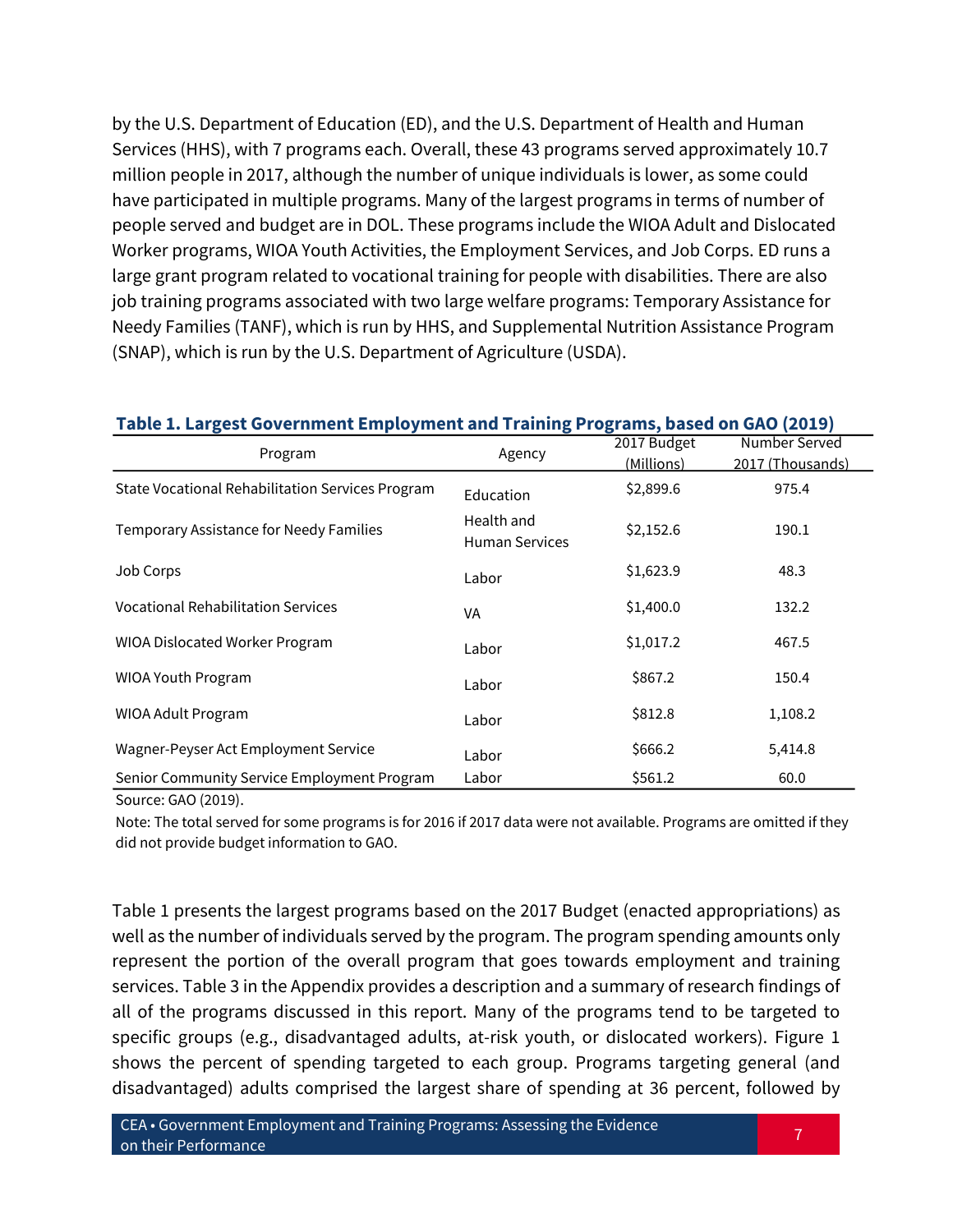individuals with disabilities (20 percent) and youth (16 percent). The programs targeting dislocated workers (including those dislocated due to trade) accounted for 9 percent of total spending on employment and training programs.



## **Figure 1. Government Spending on Job Training by Recipient Type, 2019**

Source: Office of Management and Budget.

Note: Adult includes programs for disadvantaged adults and programs with no specific target group. Other category includes all programs not explicitly contributing to the assorted types. Categories are not mutually exclusive, but each program is assigned to only a single category.

#### **Table 2. Number of Employment and Training Programs Providing a Specific Service by Target Population, 2017**

| <b>Service Category</b>                     | General<br>Population | Native<br>Americans | Veterans and<br>Transitioning<br>Service members | Youth |
|---------------------------------------------|-----------------------|---------------------|--------------------------------------------------|-------|
| <b>Employment Counseling and Assessment</b> |                       |                     |                                                  |       |
| Job Referrals                               |                       | 8                   |                                                  |       |
| Job search/placement                        |                       | 8                   | 6                                                |       |
| Occupational training                       |                       |                     |                                                  |       |
| Adult Literacy or Remedial English          |                       | b                   |                                                  |       |
| <b>Total Number of Programs</b>             |                       |                     |                                                  |       |

Source: GAO (2019).

The GAO report found that there was significant overlap between the various programs and, although there has been some consolidation in recent years, little has been done to evaluate whether efforts at consolidating programs have led to better outcomes for participants. Table 2 shows the number of employment and training programs that provide a specific service for certain target populations. Of the eight total programs that target the general adult population, all eight provide employment counseling and assessment as well as job referrals.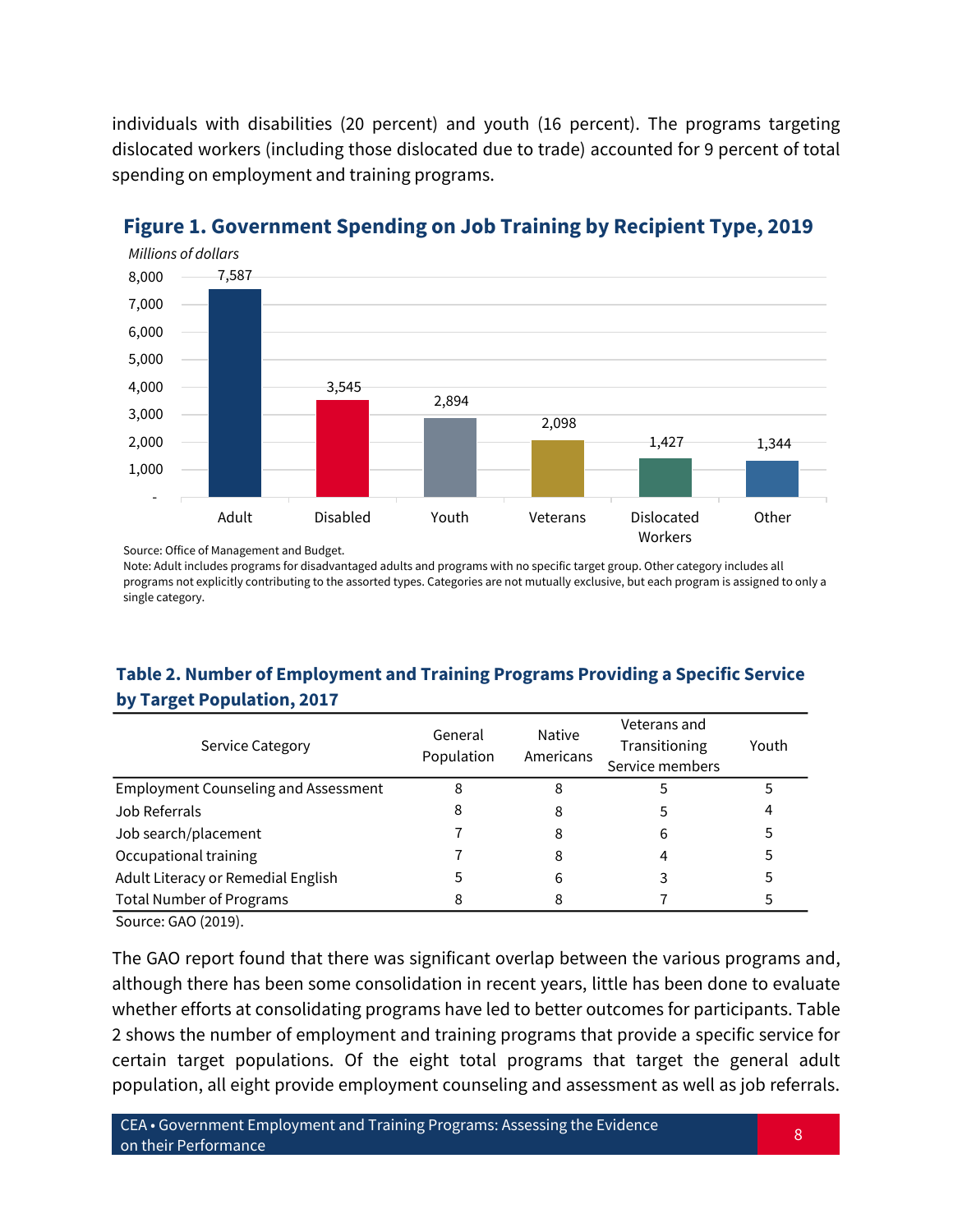Almost all of the programs provide job search/placement services and occupational training. For other target populations like Native Americans, Veterans, and youth, there is a similar amount of overlap in the services provided by different programs with the same target population. However, this overlap is not evidence that the different programs are purely duplicative, as a given individual in any of these target groups is unlikely to qualify for every program due to differences in eligibility requirements for the different programs.

The 2019 GAO report was an update of an earlier report which included program information for fiscal year 2009 (GAO 2011). GAO identified 47 employment and training programs that were operational in 2009. Spending on employment and training programs increased during the Great Recession due to special appropriations as a part of the stimulus package, which has since expired. Figure 2 shows the nominal spending on employment and training programs since 2014. The decline from the expiration of the stimulus has since reversed and spending has increased since 2015. This increase has been smaller in real terms, however, and real spending in 2018 is nearly unchanged from the 2014 levels. The increase in spending has also been less than the overall growth in the economy and spending on employment and training programs has been declining as a percentage of GDP (from 0.096 percent in 2014 to 0.088 percent in 2018).



#### **Figure 2. Total Government Spending on Job Training, 2014–19**

## **Evaluating the Effectiveness of Government Employment and Training Programs**

Although government worker training programs have a long history, it can be difficult to evaluate whether or not they are effective. Until recently, randomized impact studies of these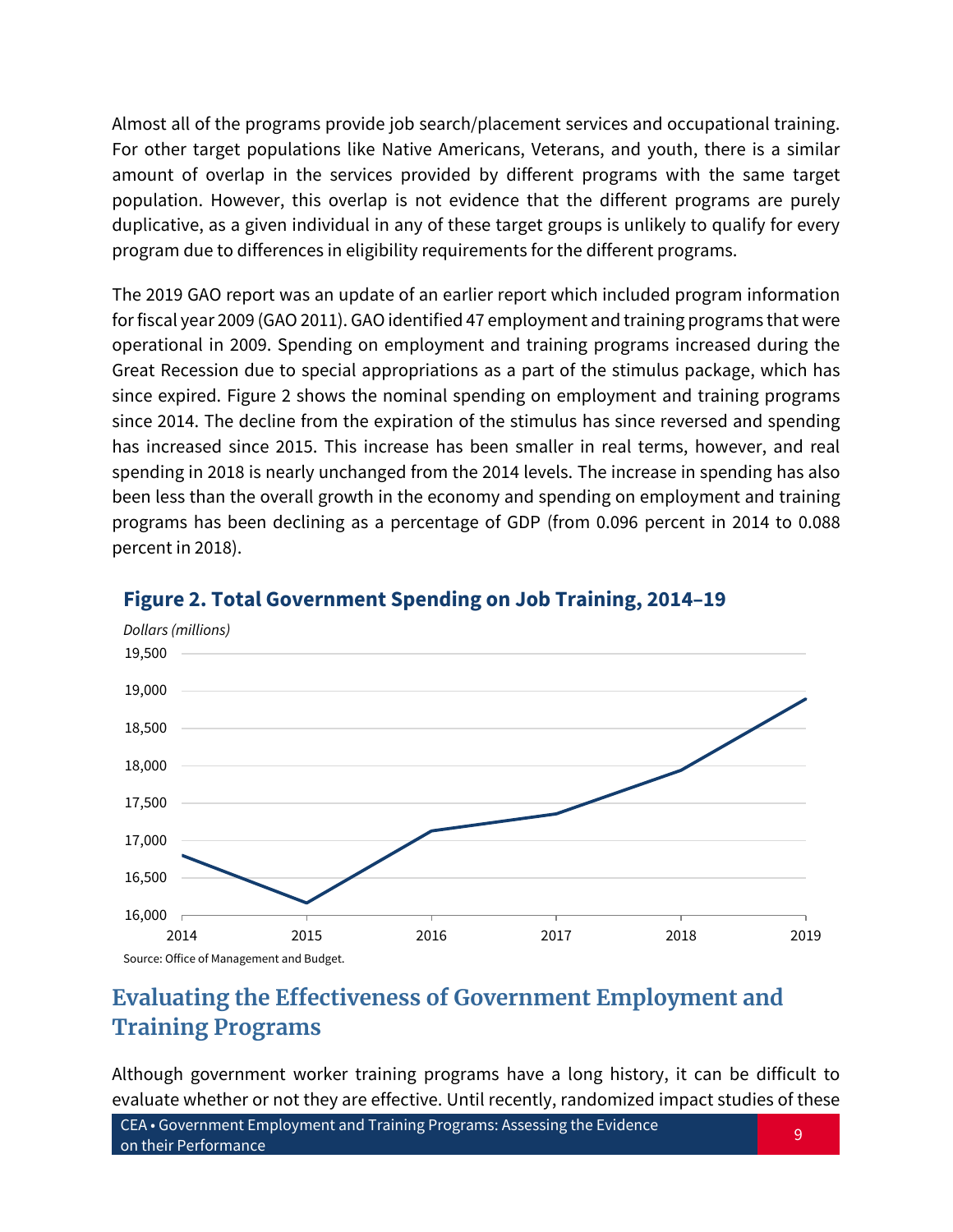programs were not common. GAO (2011) found that only five of the employment and training programs had conducted impact studies to evaluate program effectiveness. With non-random selection into participation in a program, it can be difficult to isolate the effects of the program. It is not possible to tell whether or not a program is effective by simply comparing outcomes of those who participate with those who do not because individuals who choose to participate can differ from nonparticipants in difficult to observe ways that affect later outcomes. If individuals who participate in a program would have had better outcomes anyway even if they had not participated, then the difference in outcomes would not have been caused completely by the program. In this case, comparing participants with nonparticipants would cause one to overstate the benefits of the program and could lead one to attribute a positive effect when the true effect is zero.

The simplest way to estimate the causal effect of a program is to randomize who participates in the program. With a randomized control trial (RCT), individuals are randomly assigned to a treatment and control group. If you can randomly assign individuals to a job training program (treatment), then the causal effect of the program is the difference in outcomes between the treatment and control groups (called the average treatment effect or ATE). RCTs are not without their own issues, as some individuals assigned to treatment will not participate or complete the treatment, they are expensive to conduct, and the results may not generalize beyond the population studied. Furthermore, control/treatment group comparison issues may arise if the control group has access to other services in the community, a methodological problem that is particularly pronounced in service-rich environments. Therefore, the estimated treatment effect is not the effect of the program versus no treatment, but the effect of the program versus other services that can potentially serve as substitutes. So, the estimates of program effectiveness are conditional on the other services available.

Recognizing that RCTs are not always feasible, the field of economics has developed a number of techniques to estimate the causal effect of worker training programs with non-random assignment to treatment. The ability of these methods to estimate the true effect of job training programs has been under debate for many decades. The seminal paper by LaLonde (1986) compared the estimates from a randomized study of a job training program to those from nonrandom methods and found that the non-random methods were not able to replicate the results of the RCT.<sup>3</sup> Hence, where available, we focus here on the results from randomized trials to limit these concerns.

 $\overline{\phantom{a}}$ 

<sup>&</sup>lt;sup>3</sup> Non-random methods of data analysis for estimating program effectiveness have improved substantially since LaLonde (1986). Some of the most popular methods for conducting analysis with non-random assignment such as Instrumental Variables, Regression Discontinuity, and Difference-in-Difference have not been widely used to study government employment and training programs. See Barnow and Smith (2015) for a discussion of the limitations of these methods in this context.

CEA • Government Employment and Training Programs: Assessing the Evidence on their Performance <sup>10</sup>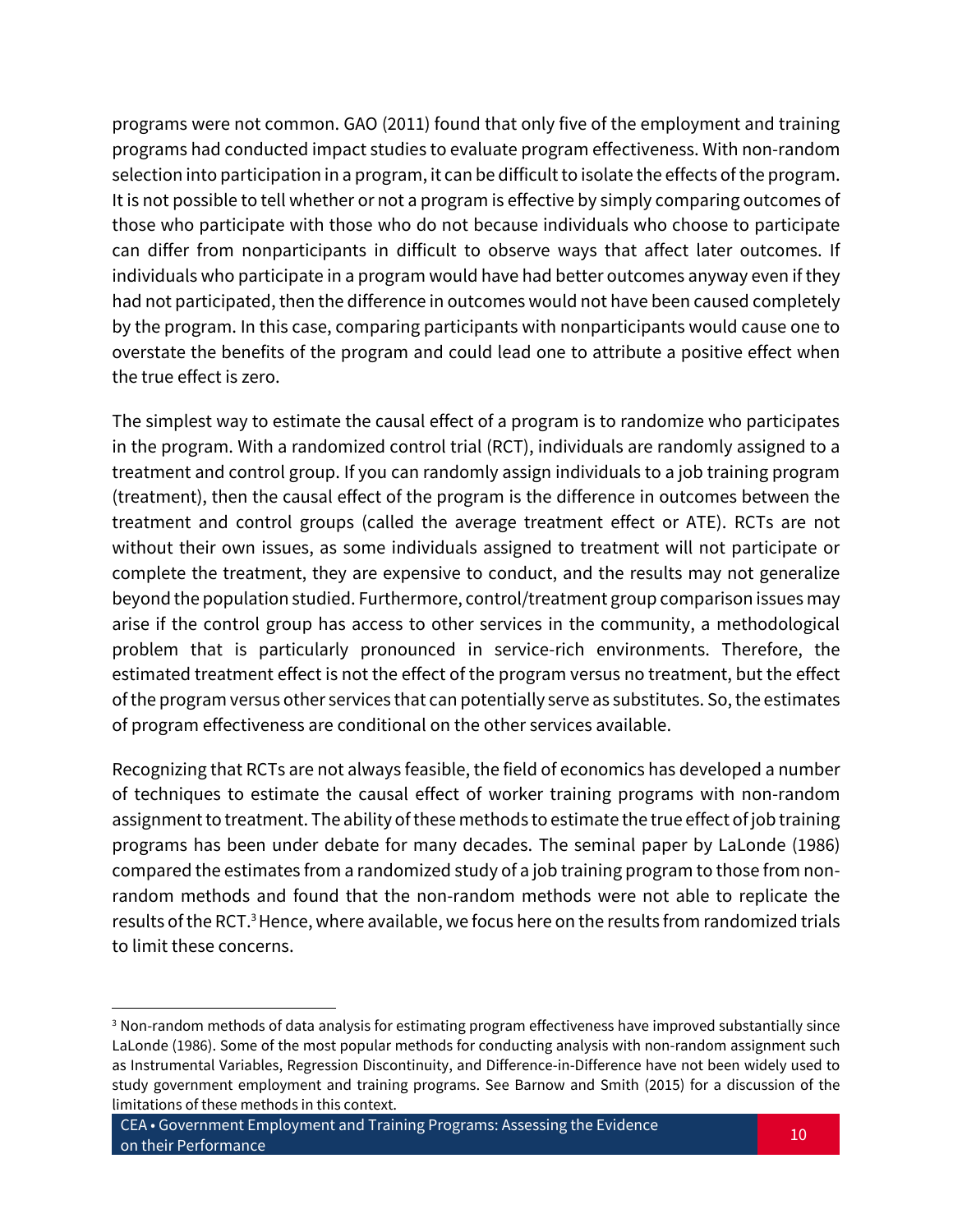There are other issues that arise in evaluating the effect of training programs. The goal of worker training programs is to improve labor market outcomes such as employment and wages. After a disruption, workers who go through a training program may return to the labor force less quickly due to the time it takes to complete the training. If the program is evaluated based on short-term outcomes, it may look as if the training causes worse outcomes. The benefit to the individual depends on how long it takes for the returns to training to materialize and the amount of time left before retirement. If the labor market returns to training are small, or don't materialize for many years, it may not be worth it for the individual to leave the labor force to undergo training, particularly for older workers who do not have many remaining working years before retiring.

Evaluating the effectiveness of training programs also requires accurate data. For labor market outcomes, data can come from surveys or from administrative sources. Survey data suffer from non-response bias and recall bias. Non-response bias will arise if the individuals who participate in the survey differ in their labor market outcomes from those who do not participate. Recall bias refers to individuals reporting the data with less accuracy due to the reliance on memory and likely increases as they are asked to recall information after longer periods of time. Administrative data such as tax or other government data are thought to measure formal labor market earnings better than survey data since they are not subject to recall or non-response bias. The downside of administrative data is that it excludes informal labor market activity, which may be an important source of income depending on the population studied.

In addition to labor market outcome data, evaluating the effectiveness of training programs requires accurate data and records from the administrators of the program on the individuals being trained. In a recent report, the Office of Inspector General of the Department of Labor concluded that Job Corps was not capable of demonstrating beneficial outcomes due to poor recordkeeping by the center operators who administer the program (DOL 2018). They took a random sample of 324 Job Corps participants from July 2010 to June 2012. Out of this sample, 123 were employed prior to program participation. Yet, records document only 50 of the 123 participants' employment history. In addition, Job Corps center operators were unable to demonstrate their assistance in employment placement for 94 percent of the sample, even though contractors are required to provide that assistance.

## **Evidence on Program Effectiveness**

In this section, we present an overview of the available evidence on government employment and training programs. We focus on the most recent studies and on programs that are still in existence.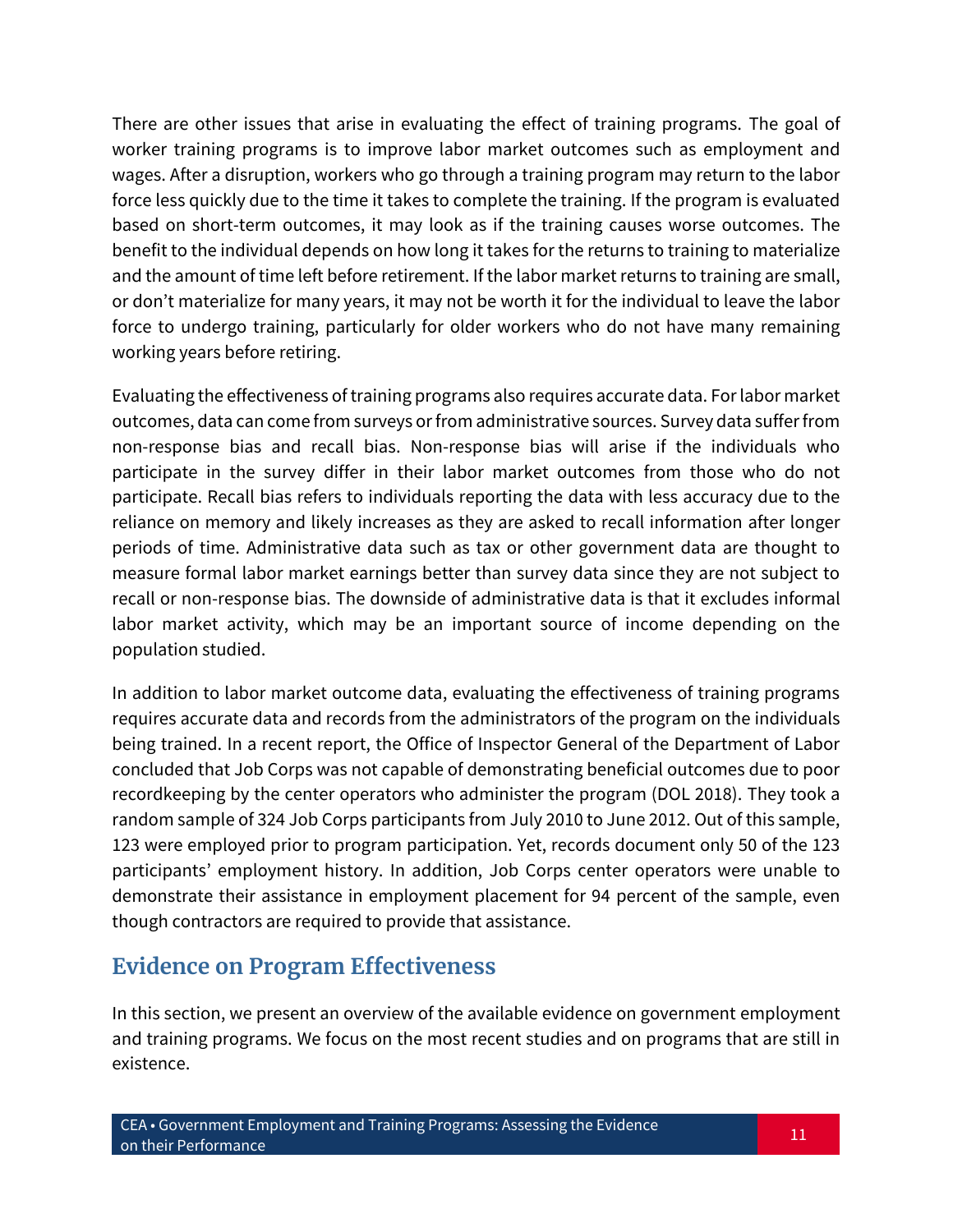#### *Programs for disadvantaged adults and displaced workers*

The WIOA Adult and Dislocated Worker Programs fund three types of services, which used to be available under WIA. Core services are mostly self-directed access to resources and information and require little assistance from staff. The Core services can be accessed online or at resource rooms at the American Job Centers.<sup>4</sup> Intensive services involve more staff assistance and include workshops and one-on-one assistance. The Core and Intensive services are primarily job search assistance programs and are designed to help match workers to available jobs given their current skills.<sup>5</sup> WIOA can also pay for job training programs. The WIOA Adult and WIOA Dislocated Worker programs provide the same services but have different eligibility requirements. The WIOA Adult services prioritizes low-income adults. The Dislocated Worker services are available to those who are laid off due to a plant closure or downsizing, workers who were laid off and unlikely to find a job in their previous occupation, and some other groups of dislocated workers.

Overall, the consensus of studies into these programs suggests that training may have small positive effects on earnings in the adult worker program, but there is not a significant effect on earnings from training for dislocated workers. As a result, while intensive services have a positive net benefit, once considering the costs of the program, the additional WIOA Training services have a negative net benefit.

The most comprehensive study into the WIA/WIOA training program was funded by DOL and conducted by Mathematica, which administered a large randomized study of the WIA adult and dislocated worker training programs. <sup>6</sup> Mathematica published results after 15 months and after a follow-up period of 30 months (McConnell et al. 2016, Fortson et al. 2017). Individuals who were eligible for intensive services were randomly assigned into one of three treatment groups (Core only, Core and Intensive only, and full WIA, which included training if they were eligible for it as well as Core and Intensive services). Earnings were measured through followup surveys at 15 and 30 months after random assignment and with administrative records. The administrative earnings records are from the National Directory of New Hires, which contains data on quarterly earnings and is collected by State unemployment agencies. The administrative data include information on a larger sample of individuals, including individuals who did not respond to the survey. Although the administrative data are not subject to

 $\overline{\phantom{a}}$ 

<sup>4</sup> WIA made access to core services available to everyone.

<sup>&</sup>lt;sup>5</sup> WIOA combined Core and Intensive services into a single tier of service.

<sup>&</sup>lt;sup>6</sup> The impact study was conducted under WIA, however, the Adult and Displaced worker programs were reauthorized under WIOA with some minor modifications that were implemented after the study period that may impact current effectiveness.

CEA • Government Employment and Training Programs: Assessing the Evidence on their Performance <sup>12</sup>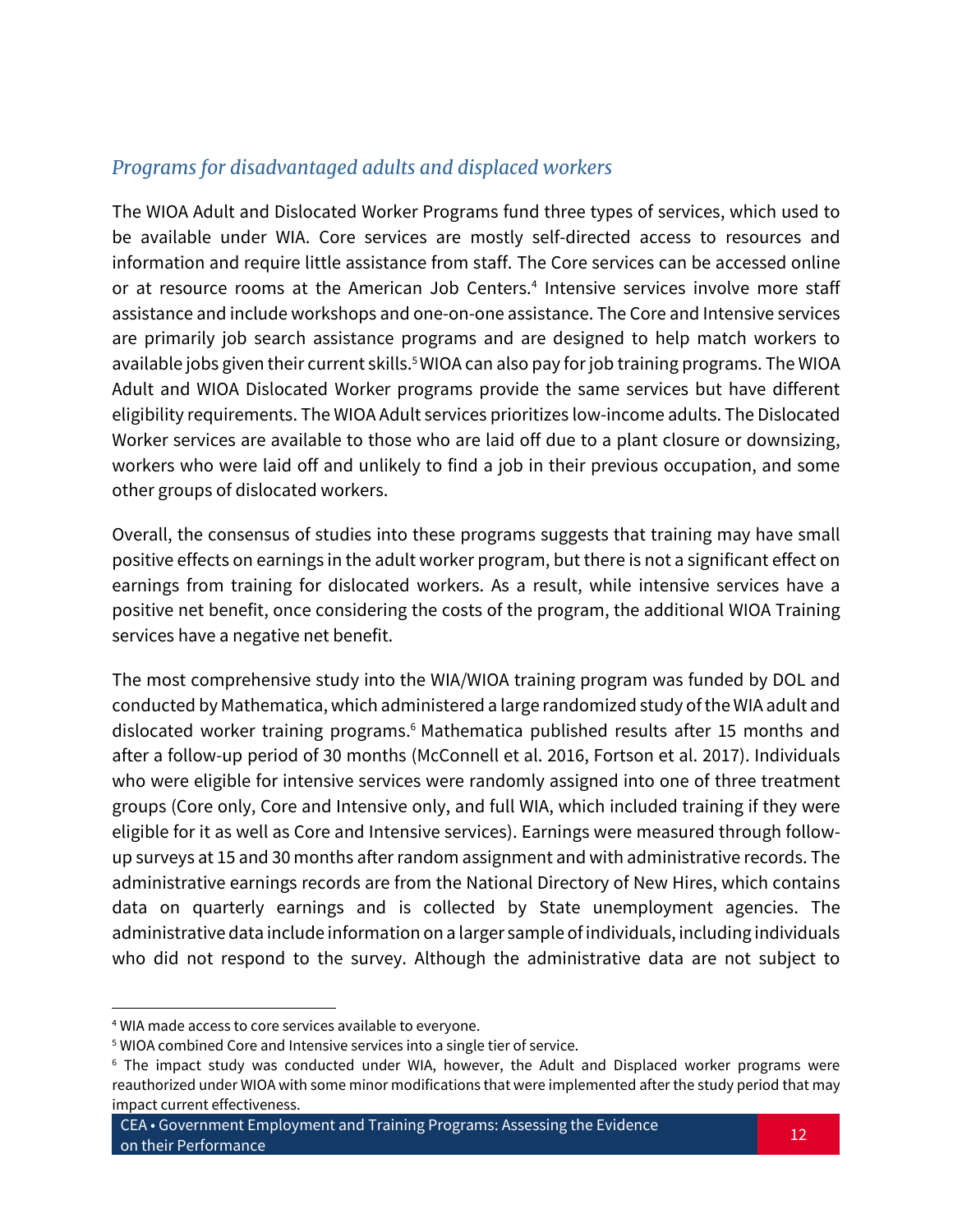sampling or nonresponse bias, the administrative data do not include self-employment, agricultural work, or under-the-table work.



**Figure 3. Survey Data Results from 30-Month WIA Impact Report**

Source: Mathematica Policy Research.

Note: C&I - C = Core and Intensive - Core only. F - C = Full WIA - Core only. Line markers signify statistical significance at the 5 percent level.

Providing some evidence for the value of additional services beyond just the core offerings, the survey based findings on earnings forthe Full WIA and the Core and Intensive-only groups were significantly higher than the Core-only group after 30 months. Figure 3 presents the impact by quarter for the Core and Intensive-only compared to the Core-only and the Full WIA compared to the Core only. In the first quarter after random assignment, the Core and Intensive-only earned about \$400 more than the Core-only group. These gains persisted and even grew over the remainder of the follow-up period. The Full WIA group saw slightly lower earnings than the Core-only group in the first couple of quarters, due to the lock-in effects of training. By the third quarter following random assignment, the Full WIA had higher earnings than the Core-only group and the earnings gains of the Full WIA group grew over the remainder of the follow-up period. In the tenth quarter after random assignment, compared to the Core-only group, the Core and Intensive group earned \$963 more and the full WIA group earned \$773 more when measuring earnings with the survey data.

However, using administrative data, these results are less optimistic, as seen in Figure 4. Initially, the pattern is the same as in the survey data. The earnings of the Core and Intensiveonly is higher than the Core-only group and the Full WIA has lower earnings than the Core-only group in the first couple of quarters. Towards the end of the follow-up period, the impact estimate of the Core and Intensive-only declines. The earnings difference between the groups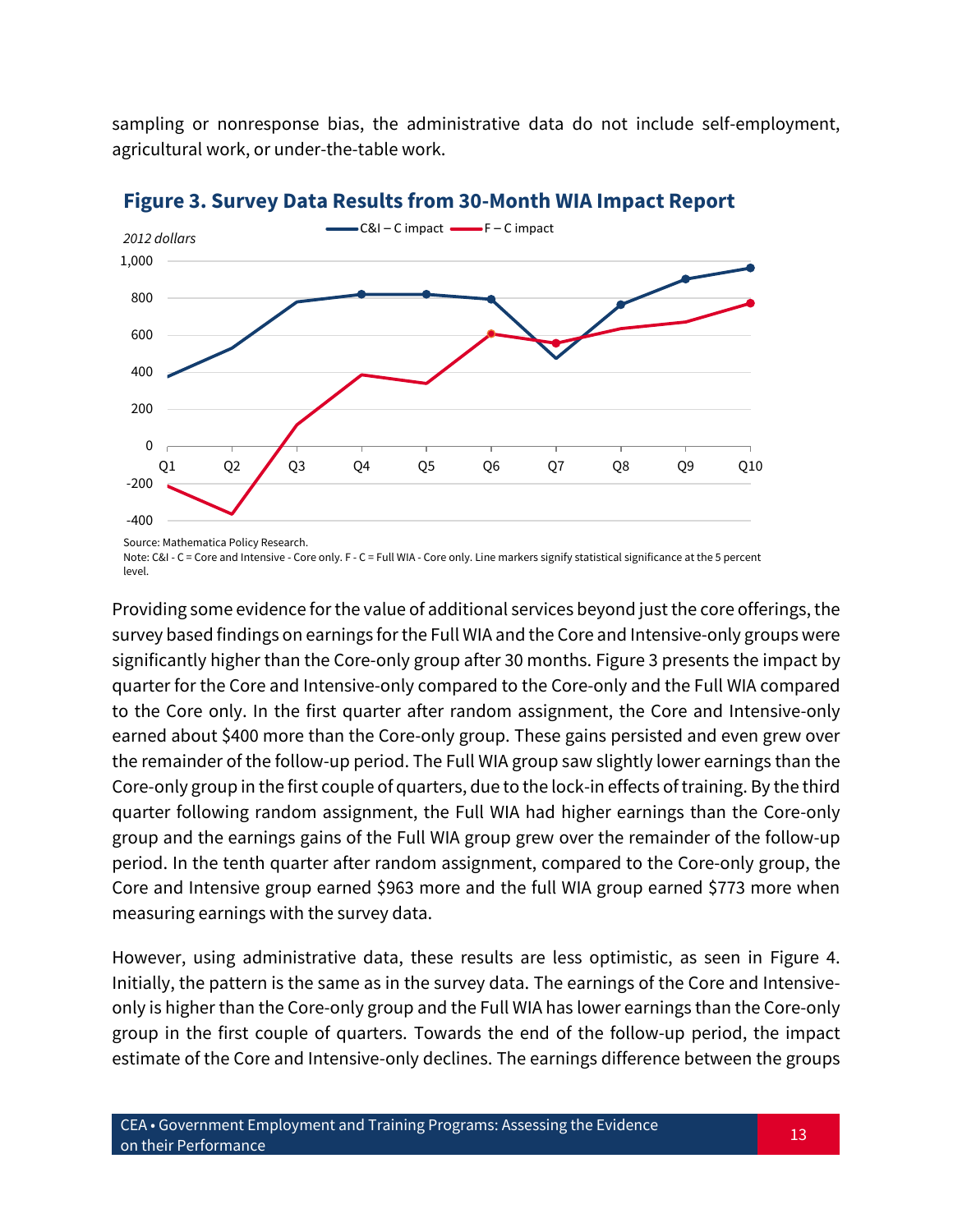in the tenth quarter after random assignment is not statistically different from zero when using the administrative data.



# **Figure 4. Adminstative Data Results from 30 Month WIA Impact**

Note: C&I - C = Core and Intensive - Core only. F - C = Full WIA - Core only. Line markers signify statistical significance at the 5 percent level.

In summary, there was no effect of training (Full WIA) on earnings when combined with Core and Intensive services for either Adult or Dislocated workers for either earnings data source. The cost-benefit analysis using the survey data showed that intensive services had a positive net benefit to society as a whole but that training had a negative net benefit.

Although a randomized trial is preferable for evaluating the effectiveness of job training programs, several studies that used non-random and quasi-random selection have found positive effects of WIA. Andersson et al. (2016) use administrative data to evaluate the impact of WIA training in two States. They find modest positive effects on earnings and employment for adults and no effect for displaced workers. Heinrich et al. (2013) also find a moderate positive effect on employment and earnings for those in the Adult program with a smaller effect for dislocated workers. They find a positive effect of training for those in the Adult program and no effect of training for dislocated workers. They use administrative data for 12 States and a matching strategy that compares program participants to similar nonparticipating individuals. A couple of single State studies also find evidence of a positive impact of WIA on employment and earnings in Indiana (Hollenbeck 2009) and Missouri (Heinrich and Mueser 2014). The positive effect of intensive services is consistent with prior research that finds that mandatory participation in job search assistance programs as a condition for receiving Unemployment Insurance is effective at reducing the length of unemployment (Klepinger et al. 2002, Black et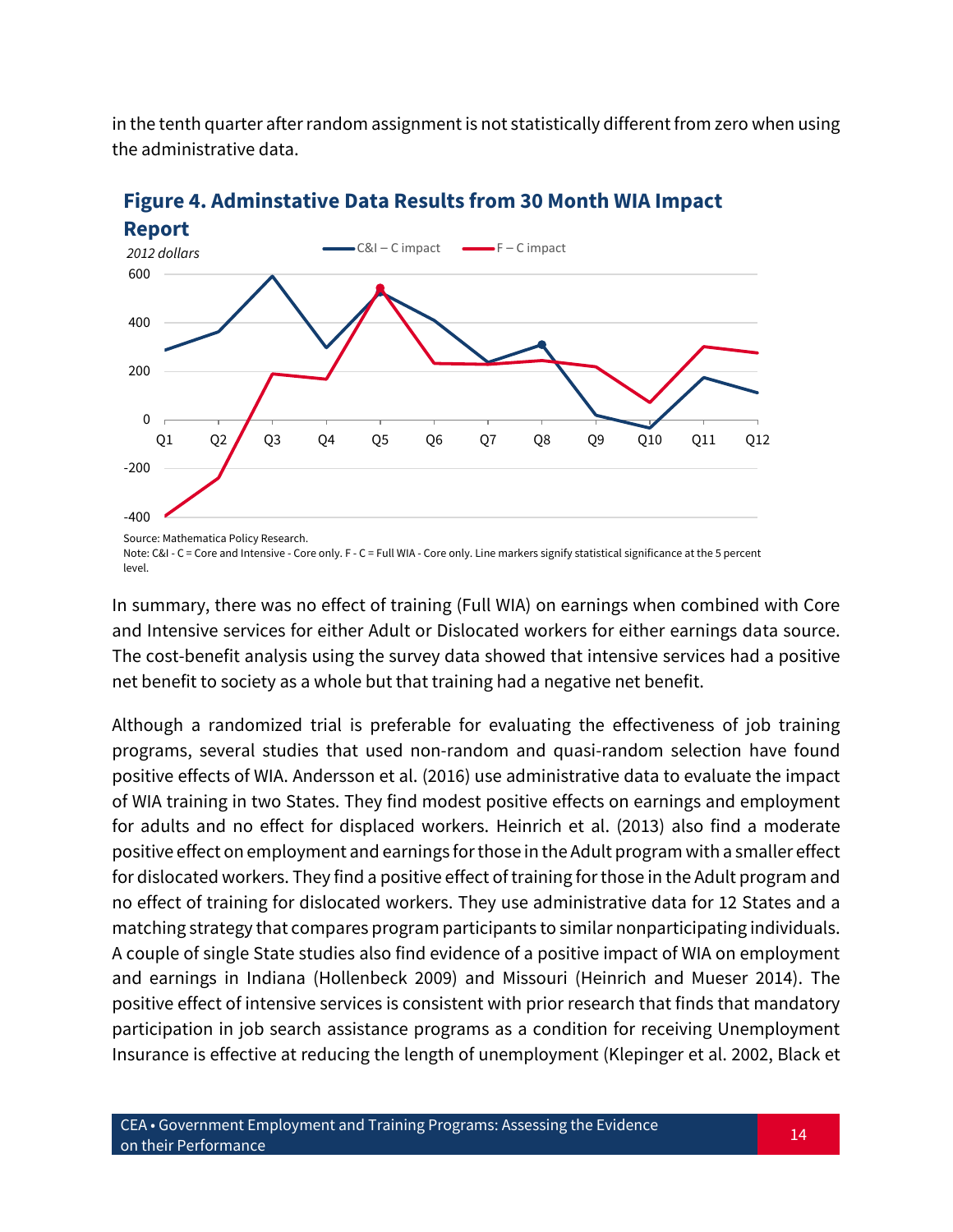al. 2003).<sup>7</sup>Decker et al. (2000) find that job search assistance is effective at getting individuals back to work (increases employment in the short run), but that the benefits do not generally persist beyond 1 year.

In addition to the WIA, the Trade Adjustment Assistance (TAA) program provides temporary benefits to workers who are laid off due to foreign trade. Workers in industries facing rising import competition can be displaced and unable to find similar work. Autor, Dorn, and Hanson (2013) estimated that one quarter of the manufacturing jobs lost between 1990 and 2007 were due to rising import competition from China. TAA provides assistance to these workers to allow them to retrain and find a job in a different industry. The training and job search assistance provided by TAA is similar to what is available through WIA, so studies on TAA can offer additional evidence on the effectiveness of government-provided training. Workers displaced due to trade are also eligible for cash assistance while in training, relocation assistance, and a period of wage subsidization if reemployed at a lower wage. Schochet et al. (2012) estimated the effect of TAA using a matching method that compared TAA participants with similar individuals in the Unemployment Insurance claims files. They found that outcomes started to improve over a 4-year period but had generally not yet caught up to the control group due to the long period of training. This suggests that if there are positive effects of training, the returns to training are not large. Hyman (2018 WP) looks at the initial implementation of TAA in the '70s and '80s and finds that TAA is effective at increasing earnings 10 years out. Reynolds and Palatucci (2012) found no impact of TAA on employment on average, but did find some positive effects on employment from participants in the training component.

Overall, the studies on the effectiveness of the WIA Intensive and Training services are in agreement that there is not a significant effect on earnings for training through the WIA Dislocated Worker program, but there are mixed results for the Adult program, which may result in a small positive effect on earnings. However, the positive effects of training in the Adult program are only found in smaller scale, non-random studies. The Intensive services appear to be effective at increasing earnings. In terms of the net benefits, the studies suggest that Intensive services have a positive net benefit and that Training services have a negative net benefit.

One potential reason for the negative net benefit of Training services in the WIA is the approach to administering this training. Training in WIA is primarily conducted through vouchers in Individual Training Accounts (ITA). The voucher-based system provides individuals with a lot of freedom to choose the direction of their training as they can spend the voucher at any qualified training provider. However, if there are large information frictions and information

 $\overline{\phantom{a}}$ 

 $7$  Black et al (2003) find that the job search assistance services themselves have the effect of reducing unemployment duration but that making participation mandatory produces an even larger effect. This implies that some of those collecting Unemployment Insurance delay returning to work.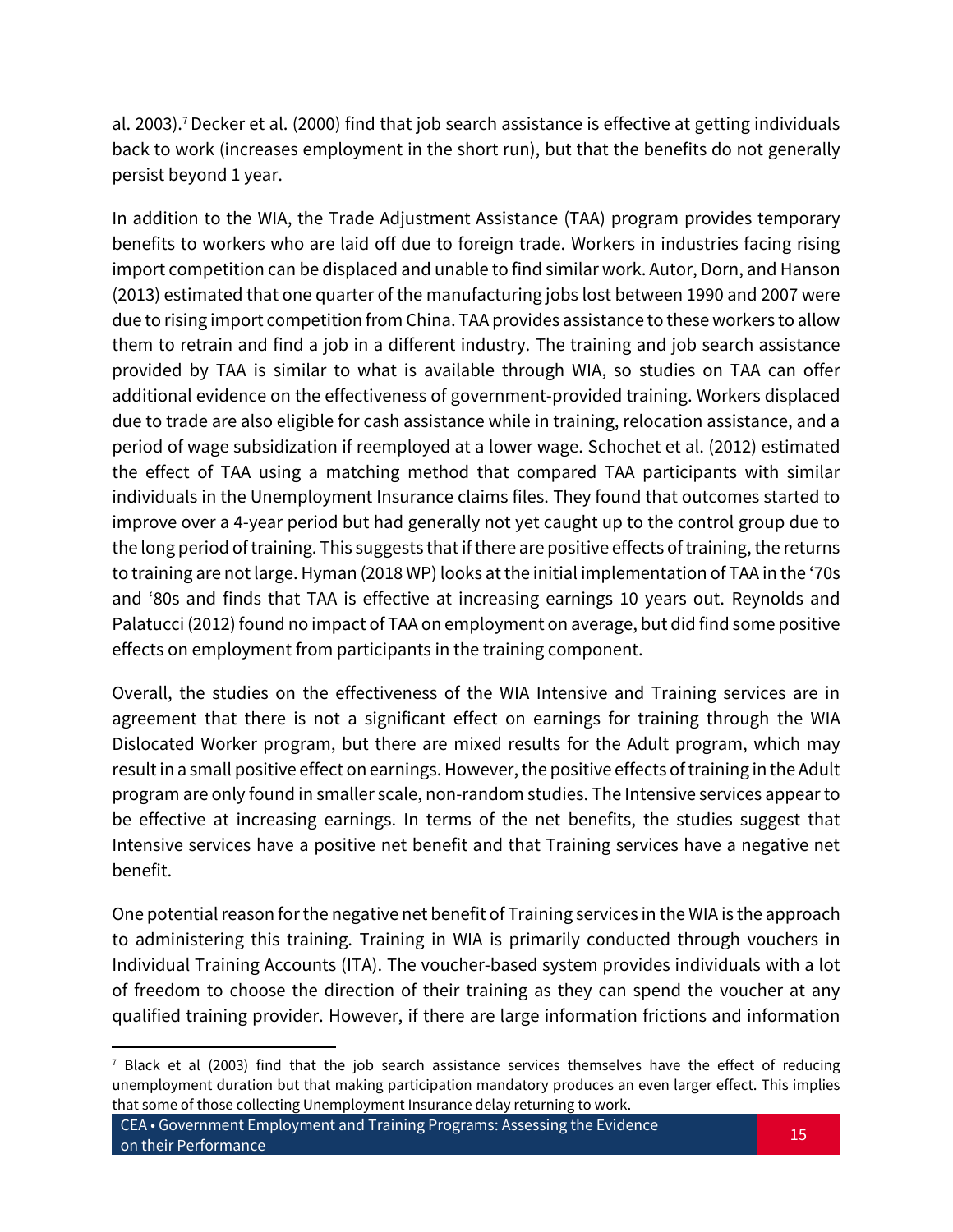asymmetries, individuals may make training decisions that lead to worse long term outcomes (as they lack the information needed to make an informed training choice). Individuals have to select from a list of eligible training providers and have access to some information on provider quality. A 2011 study on ITAs found that training programs that followed a guided choice model (determined more by the counselors but individualized to the customer) and had a higher spending cap were more effective than leaving the training choices up to the individual (Perez-Johnson et al. 2011). A 2012 meta-analysis of voucher training studies found that voucherbased training may have a very small positive effect on employment and earnings (Negoita et al. 2012).

#### *Welfare-to-work programs*

There are large employment and training programs associated with some of the welfare programs. Temporary Assistance for Needy Families (TANF) provides block grants to States. The States use some of this money to provide employment and training services in order to assist beneficiaries in returning to work. The Employment Retention and Advancement Project was a randomized study of different strategies for promoting employment stability and advancement. The study included 16 different program models in 8 states. The study launched in 1999 and collected data over a three or four year follow-up period. A limitation of the study is that each of the study sites implemented a different treatment. Therefore, it is difficult to tell whether the effect would be observed in other settings. Hamilton and Scrivener (2012) report the results of this study and find that among the 12 programs targeted at the most employable group, only 3 were able to show increases in employment retention and advancement. The effective strategies included providing conditional financial incentives, using a for-profit provider for assistance with job-to-job transition, and using individualized services from a community-based organization.

#### *Programs for at-risk youth*

Job Corps is the largest Federal job training program (by cost) for at-risk youth and young adults (ages 16 to 24). It provides education and job training in a residential setting. DOL conducted a randomized treatment study of Job Corps in the 1990s, finding that Job Corps increased schooling, reduced arrests, and increased earnings (Schochet et al. 2001). However, Schochet et al. (2008) combine the survey data from the initial report with tax data and find that the initial earnings gains did not persist except for the older students (20- to 24-year olds). Later papers estimated that there is a small positive effect after controlling for selection into different lengths of treatment (Flores et al. 2012) and non-compliance (Chen and Flores, 2015). A 20-year follow-up study that uses administrative tax records (Schochet 2018) also found that the earnings gains for the older students (20- to 24-year olds) persisted but did not grow over the longer period. For the full sample there werestill no long-run earnings gains. Overall, based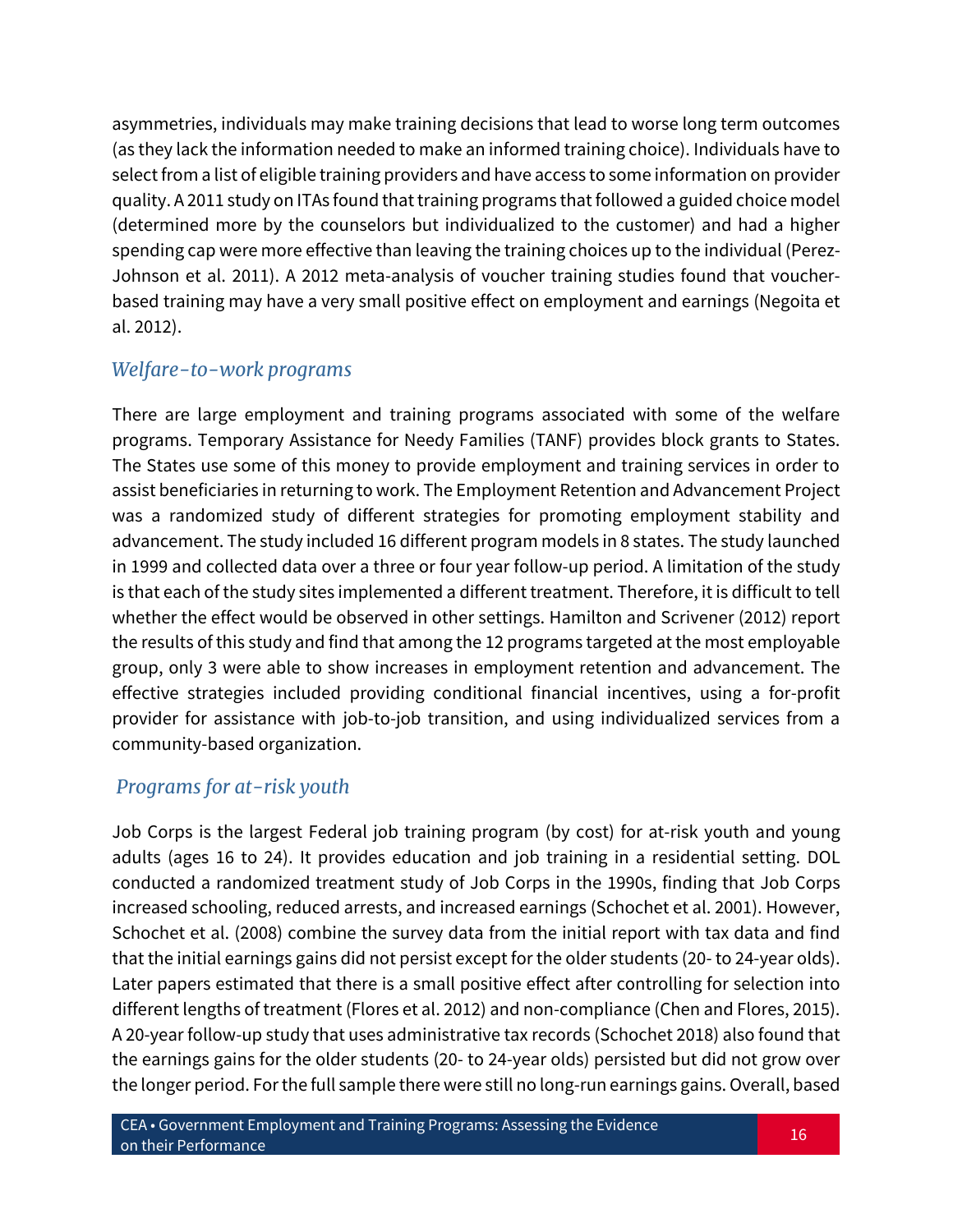on the outcomes over 20 years, the report concludes that the program's benefits do not outweigh the costs except for the older students.

The WIA Youth program was not included in the Mathematica study of the WIA Adult and Dislocated worker programs. However, there was a randomized study of the Youth program under JTPA, the predecessor to WIA. Bloom et al. (1997) present the results of this study. They find no earnings effect for those in the youth treatment group, and negative net benefits overall for youth.

There are other smaller programs for at-risk youth. YouthBuild is a program that provides educational and vocational training services (primarily in construction) while building or renovating low-income housing in their neighborhood. A 2018 DOL-funded randomized study found that YouthBuild led to improved educational and labor market outcomes (Miller et al. 2018). Similar to the WIA impact study, the labor market gains after 48 months are only seen in the survey data and not in the administrative data. The cost-benefit analysis found that the positive impacts would need to persist long term for the societal benefits to outweigh the costs. YouthBuild has a relatively high cost per participant given the high fixed costs associated with the program and the relatively small number of participants.

#### *Apprenticeships*

Apprenticeships are a particular model of on-the-job training where individuals work while learning a particular trade over an extended period of time. The apprenticeship model has the potential to be mutually beneficial to apprentices and firms (Lerman 2014). The firm gains from the work output of the apprentice during the time of training. The worker benefits from not having to pay the cost of training up front (as is the case with traditional 4-year college) and is able to earn a paycheck while participating in training. In the United States, apprenticeship programs are most common in the construction industry. The apprenticeship model is more commonly used in Europe; apprenticeships were not a core focus of Federal job training initiatives until recently. The 2016 President's Budget was the first to include regular funding for grants to promote and expand apprenticeship programs, with DOL setting standards for Registered Apprenticeship programs. To be registered with DOL, the programs must combine on-the-job and classroom training, and last at least a year.

There is some evidence that apprenticeships are effective at increasing earnings potential. A 2012 study of Registered Apprenticeships in 10 States found that they had a large positive effect and a positive net societal benefit (Reed et al. 2012). Individuals who completed their training earned an average of \$240,037 more over their lifetime than nonparticipants after controlling for demographic differences at the time of enrollment. The net social benefits were conservatively estimated to be more than \$49,000 over the course of the apprentice's career.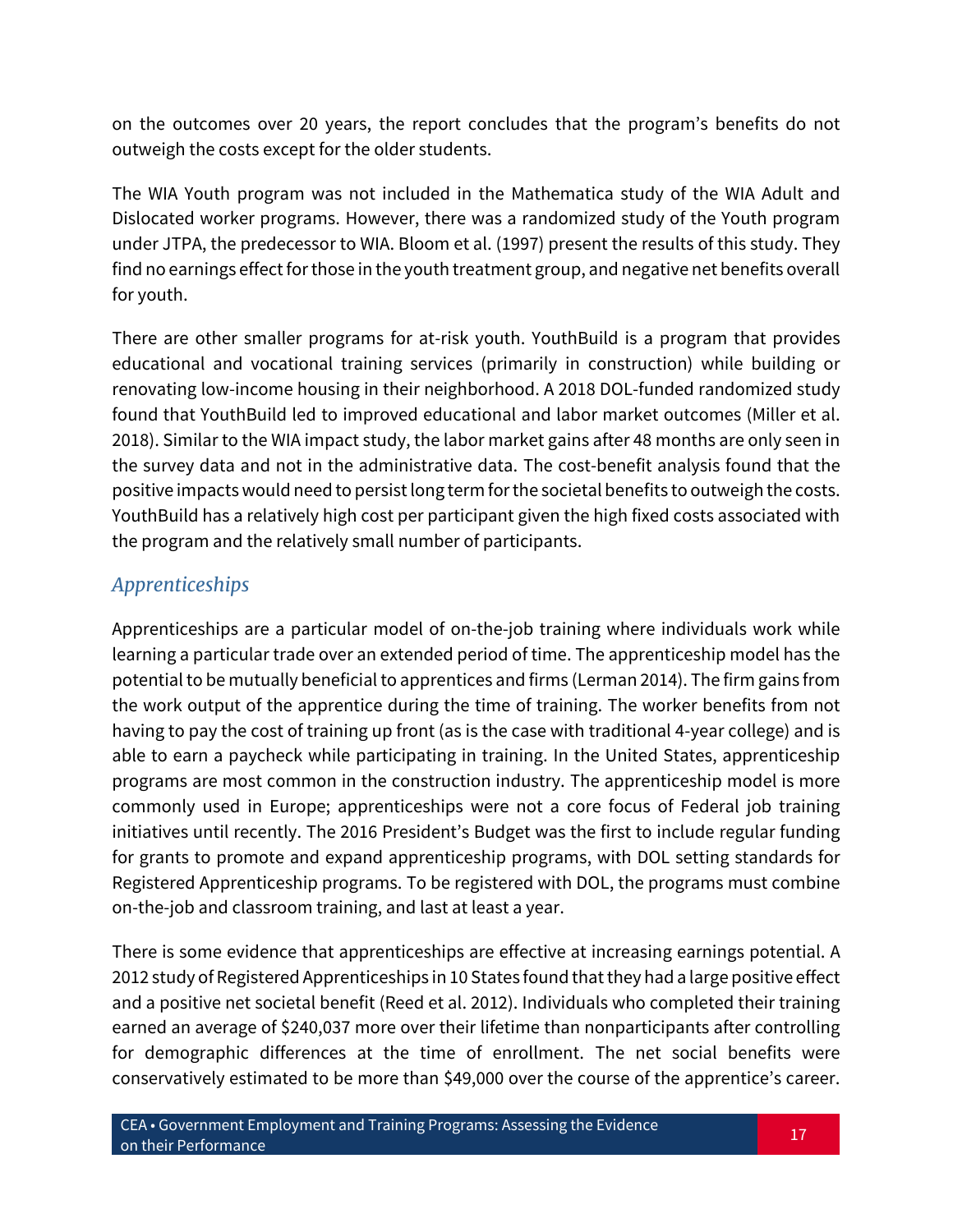The limitation of this study is that it compares those who go through an apprenticeship to individuals who appear similar based on their observable characteristics. Without the benefit of a randomized study, these studies will generally not be able to control for differences in unobserved factors that also affect outcomes. Consequently, this suggests a need for additional research using a randomization approach in order to assess the robustness of these positive findings on the effectiveness of apprenticeships. Also, the existing studies focus on Registered Apprenticeships, and little is known about the effectiveness of other types of apprenticeships.

#### *Tax credits and employment subsidies*

As discussed in CEA (2018), employers play a major role in providing worker training. Carnevale et al. (2015) estimated that \$1.1 trillion was spent on postsecondary education and worker training in 2013. Of that amount, \$177 billion was spent by employers on formal training and an additional \$413 billion was spent on informal training, which is a little over half of the total spent on education and training.<sup>8</sup> An alternative to having the government directly train workers is to incentivize private businesses to provide more of it, which can either be in the form of tax credits that cover training expenses or through employment subsidies to encourage firms to hire workers who may require additional training. One challenge in designing these programs is that firms will claim the tax credits for training they would have done anyway or for people they would have hired anyway (Hamersma and Heinrich 2008).

The Work Opportunity Tax Credit (WOTC) is a Federal tax credit for firms that hire someone from a group that has higher barriers to employment such as those with criminal records or on public assistance. Additionally, many States have tax credits to encourage greater employer training. Hamersma (2008) finds some evidence of short-term gains for employer tax credits but no evidence of improved outcomes long term. While tax credits and hiring subsidies are more common in Europe, the evidence of their effectiveness is mixed. Leuven and Oosterbeek (2004) looked at the effect of a Dutch tax credit for training workers over 40. They found that employers just delay the training of workers under 40, and that the tax credit does not increase overall training or wages. Since the benefits of training depend on the number of years remaining before retirement, the benefits will be low for workers near retirement. Some European countries offer tax credits for firms hiring older workers to increase employment opportunities that would not require retraining. Boockmann et al. (2012) found limited effects of hiring subsidies for older workers in Germany.

 $\overline{\phantom{a}}$ 

<sup>&</sup>lt;sup>8</sup> The employer training estimates project forward the costs estimated from the last comprehensive survey on employer training programs in 1995. Given the lack of data since the 1995 survey, these amounts should be interpreted with some caution.

CEA • Government Employment and Training Programs: Assessing the Evidence on their Performance <sup>18</sup>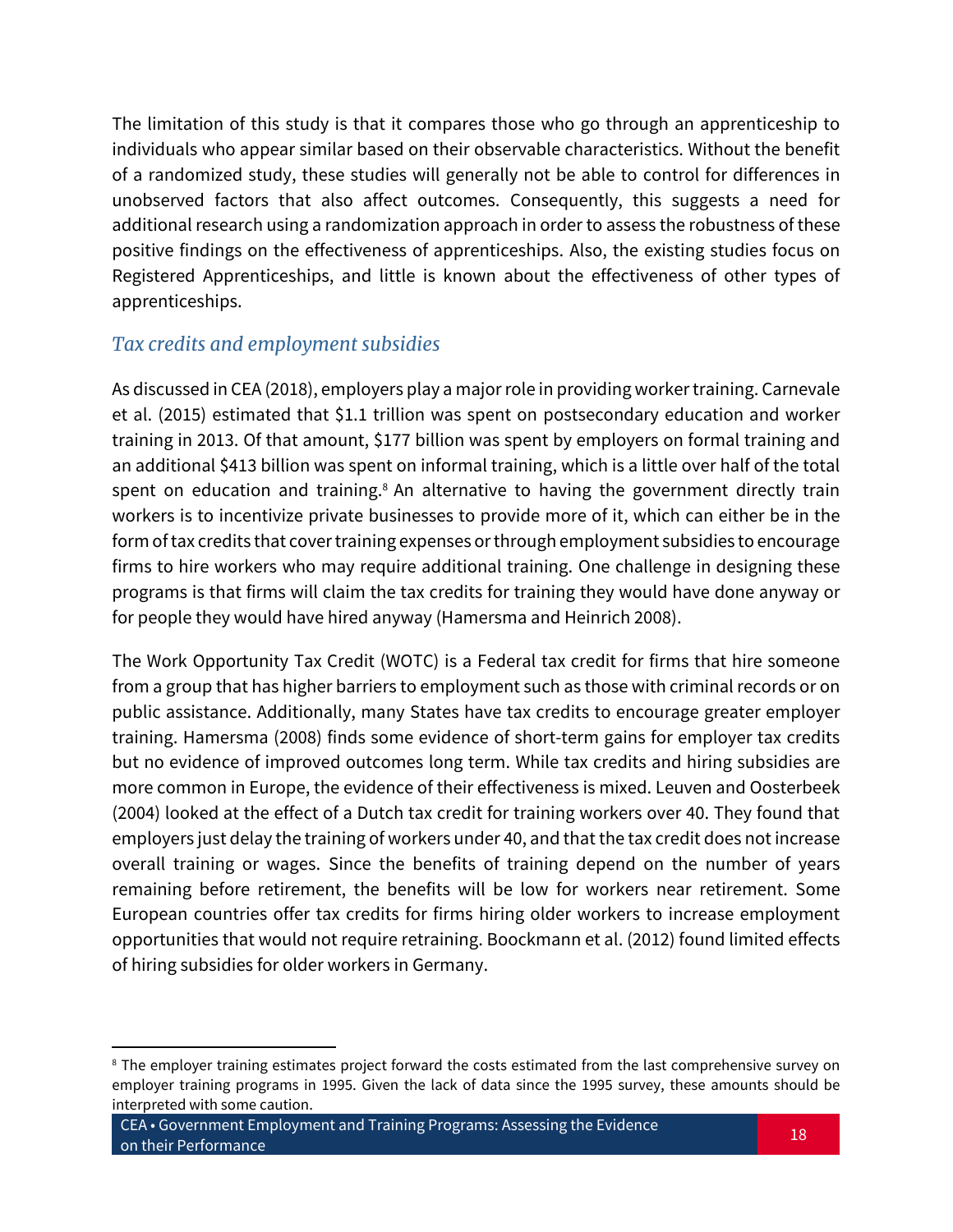#### *Effectiveness of employer-provided training*

Evaluating the effectiveness of private sector training can help to inform whether government money is more effectively spent by providing training directly or by incentivizing the private sector to provide the training. The returns to employer-provided training have been studied extensively by economists. Similar to evaluating government training programs, those who are selected for, or who choose, training differ in unobserved ways from those who do not, and these differences, and not the training, could cause a difference in the observed outcome. Unlike government employment and training programs, non-random methods of causal inference have been more successfully applied to studying the returns to employer-provided training, as there is variability both across firms and within firms over time that can be exploited in order to estimate a causal effect. The estimates of the effectiveness of employerprovided training will differ depending on whether the outcome variable is productivity (output) or wages and the type of training being considered. If the employer is providing training for specific human capital, we would expect productivity to rise and wages not to rise. For general training, we would expect both productivity and wages to rise, although wages may not rise by as much as productivity.

The wage and productivity returns to employer-provided training have been studied in a wide variety of contexts and countries. Studies consistently, but not unanimously, show positive and significant effects of employer-provided training. The magnitude of the effects varies widely across studies from no significant effect (Goux and Maurin, 2000; Leuvan and Oosterbeek, 2008) to very large positive effects. For example, Frazis and Loewenstein (2005) find that 60 hours of formal training is associated with a wage increase of 3-4 percent and an annualized rate of return on investment of as much as 50 percent once direct costs of training are taken into account. Almeida and Carneiro (2009) find that a 10-hour increase in training is associated with an increase in productivity of between 0.6 and 1.3 percent. Konings and Vanormelingen (2015) find that a 10 percentage point increase in the share of trained workers in a firm increases productivity by 1.7-3.2 percent and wages by 1.0-1.7 percent. De Grip and Sauermann (2012) conduct a field experiment by providing a training program to a random group of workers in a firm. They find that the training program causes a 10 percent increase in performance, and that there are spillover effects on workers who did not receive the treatment.

Direct comparison between the results of employer-provided and government training programs requires some caution. The individuals in government training programs differ greatly from individuals who are employed and who either choose to participate in training or are selected by the employer for training. Government-provided training seeks to provide training that is socially beneficial, but is not optimal for employers to provide given the incentives they face. The relevant question is whether employer-provided training would be more effective (or would lead to a similar effectiveness at a lower cost) for those currently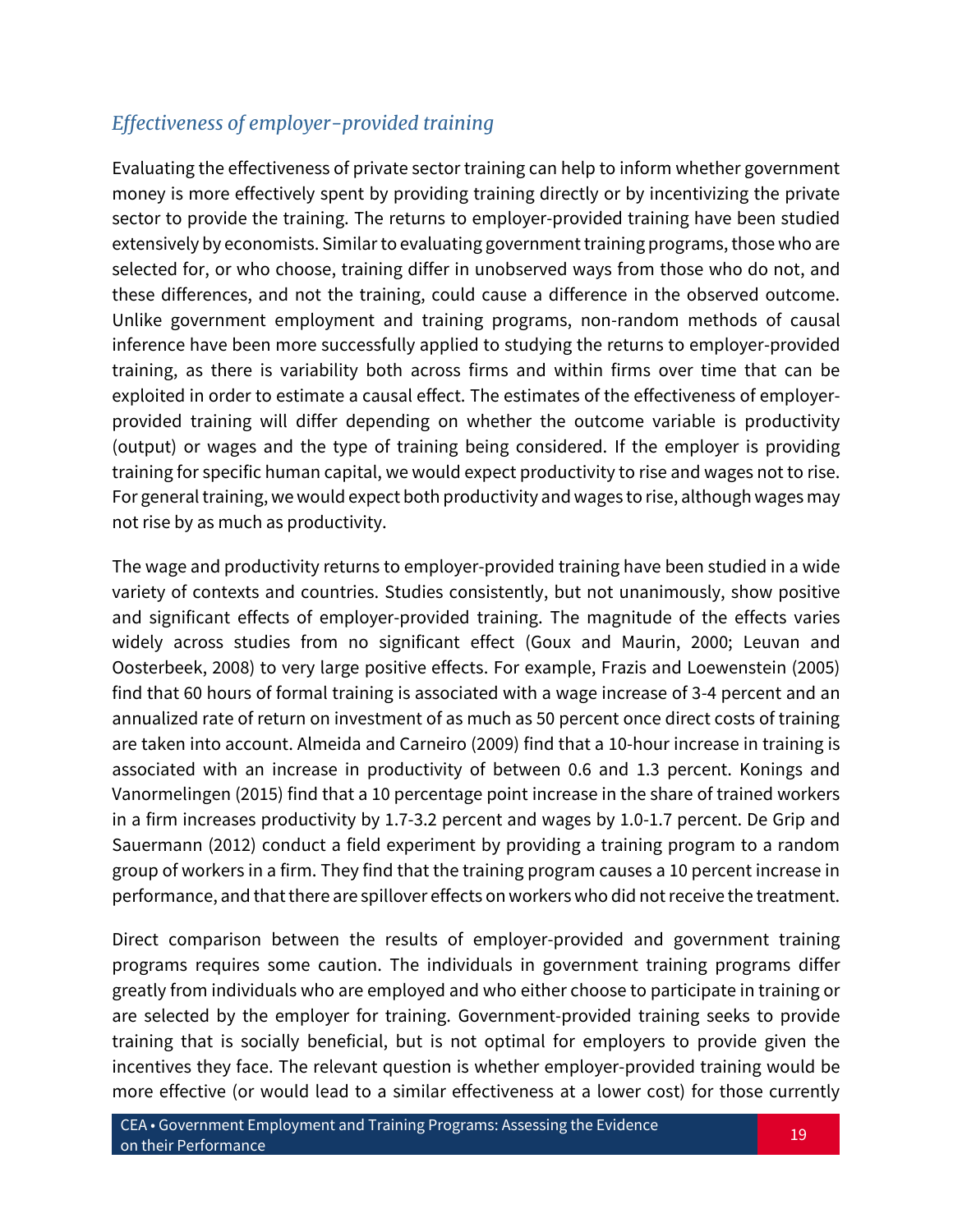participating in government training programs if the government could design incentives to get employers to train those individuals.

#### *Other programs*

There are a number of other smaller programs that tend to be targeted to specific populations that have historically been disadvantaged in the labor market. These include programs for Native Americans, people with disabilities, veterans, refugees, active duty military transitioning to civilian employment, and institutionalized individuals reentering society. The effectiveness of these programs has not been widely studied by outside researchers or within government.

One exception is a 2016 DOL-commissioned study of the Reintegration of Ex-Offenders (RExO) program (Wiegand and Sussell 2016). RExO provides a variety of services to prisoners reentering society. These include mentoring, job training, job search assistance, case management, and supportive services. The evaluation study randomly assigned individuals to RExO. The study found no evidence of positive impact of RExO on either recidivism or on labor market outcomes.

#### *International evidence*

Card et al. (2015) conduct a meta-analysis of more than 200 studies in a cross-country context that evaluate the effectiveness of active labor market policies. The majority of the included estimates of program effectiveness are for employment and training programs in European countries. The studies show that the programs significantly increase the probability of employment and that the effects become stronger over time. Job search assistance programs are more effective at increasing employment in the short term, but training programs are more effective at increasing employment longer term. The only type of program that showed no evidence of effectiveness is public sector employment programs, and they may even have a negative effect. Employment and training programs also appear to have a larger effect during recessions. Another meta-analysis from a larger set of studies generally finds similar results, but does not find significant long-term employment gains for training programs (Vooren, et al. 2019).

The international evidence agrees with studies for the United States that find that job search assistance is effective at getting workers into jobs more quickly and shortening the length of unemployment. Even if training programs were more effective in other countries, the United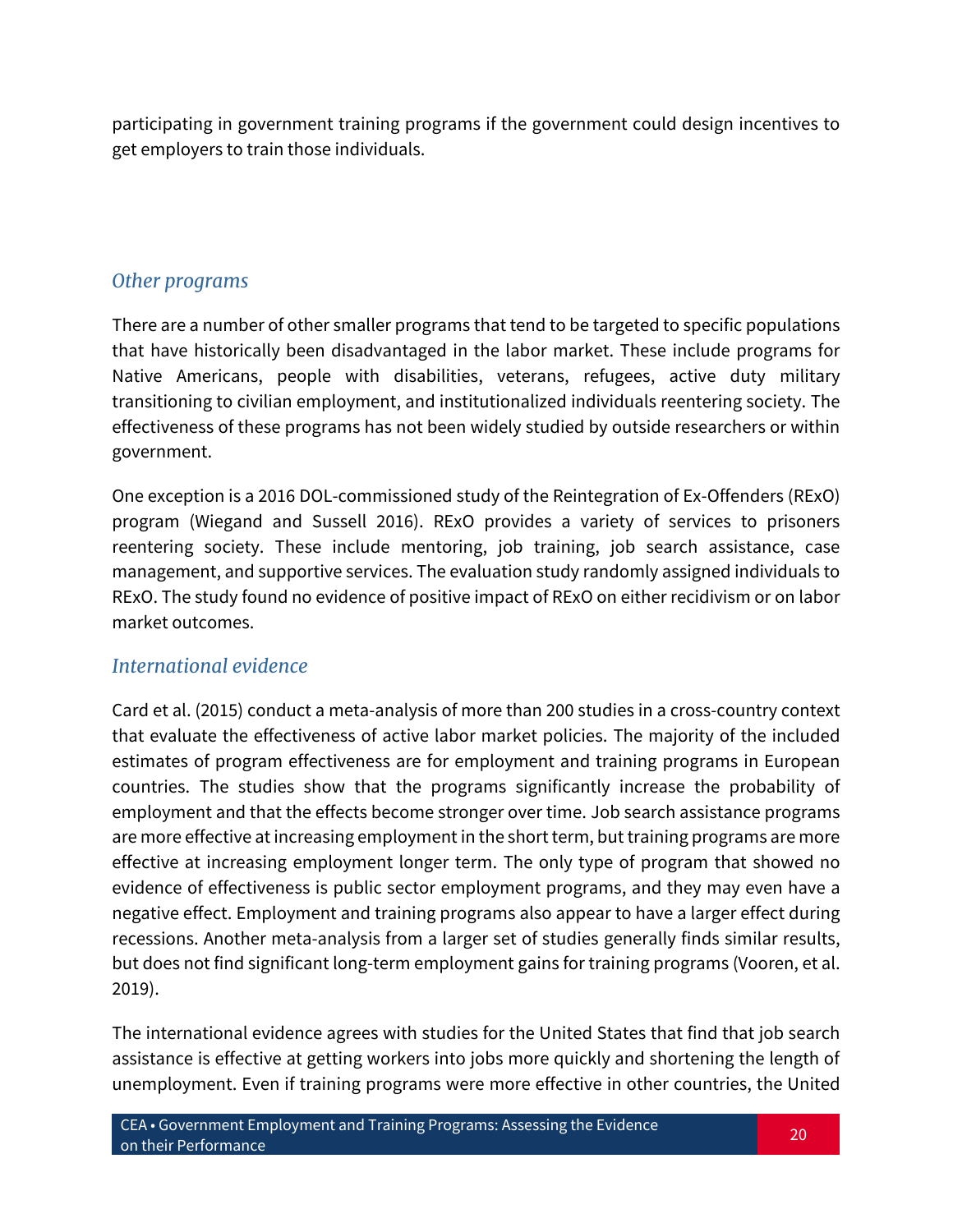States spends a much smaller share of its GDP on government employment and training programs than many other OECD countries. The average OECD country spent 0.54 percent of GDP on active labor market programs in 2016. The United States spent 0.11 percent of GDP on active labor market policies (2016). <sup>9</sup>To achieve the OECD average of spending on employment and training programs as a share of GDP, the United States would have had to spend an additional \$80.44 billion in 2016. However, even if this additional spending improved outcomes, it would take a large improvement for the benefits to outweigh the higher costs.<sup>10</sup>

#### *Summary of research findings*

l

There is mixed evidence on the effectiveness of current government employment and training programs. Table 3 in the Appendix summarizes the research on the effectiveness of the various programs discussed in this report. Although the research on these programs is not conclusive, and many of the programs have not been rigorously studied, many studies find small employment and earnings effects. Additionally, many studies find no effect or only an effect for a specific subgroup or in certain macroeconomic conditions. Job search assistance programs appear to be the most successful, while job training programs (with the exception of apprenticeships) appear to be largely ineffective. It is an open question whether the cumulative benefits of these various programs are sufficient to justify their costs. More could be done to divert resources to programs that have shown effectiveness, and away from programs that are ineffective or are not sufficiently effective given their costs. Many of the programs were designed to alleviate general cyclical disruptions in the labor market or specific structural problems (e.g., an industry disrupted by trade). It is not clear whether they are able to address the general structural changes in the labor market that have resulted from the increase in automation and the adoption of new technologies (such as A.I.). The OECD (2019) estimates that 10.2 percent of jobs in the United States are at high risk of automation (greater than a 70 percent chance of being automated). An additional 27 percent of jobs are at risk of significant change due to automation. In CEA (2019), we argue that these new technologies are likely to be complementary to human labor and that the total number of jobs should not decrease due to A.I. However, the types of tasks and jobs and the skills needed to perform them will be different and a potentially large number of people will need to be reskilled.

<sup>9</sup> All active labor market programs is a broader category than the training program spending reported in Figure 2, which accounted for approximately 0.092% of GDP in 2016.

 $10$  In the absence of large public investments, the private sector has taken a leading role in worker training in the U.S. Increasing public spending on employment and training programs will likely replace some training that would have otherwise occurred, causing the total increase in training to rise by less than the increase in publicly funded training.

CEA • Government Employment and Training Programs: Assessing the Evidence on their Performance <sup>21</sup>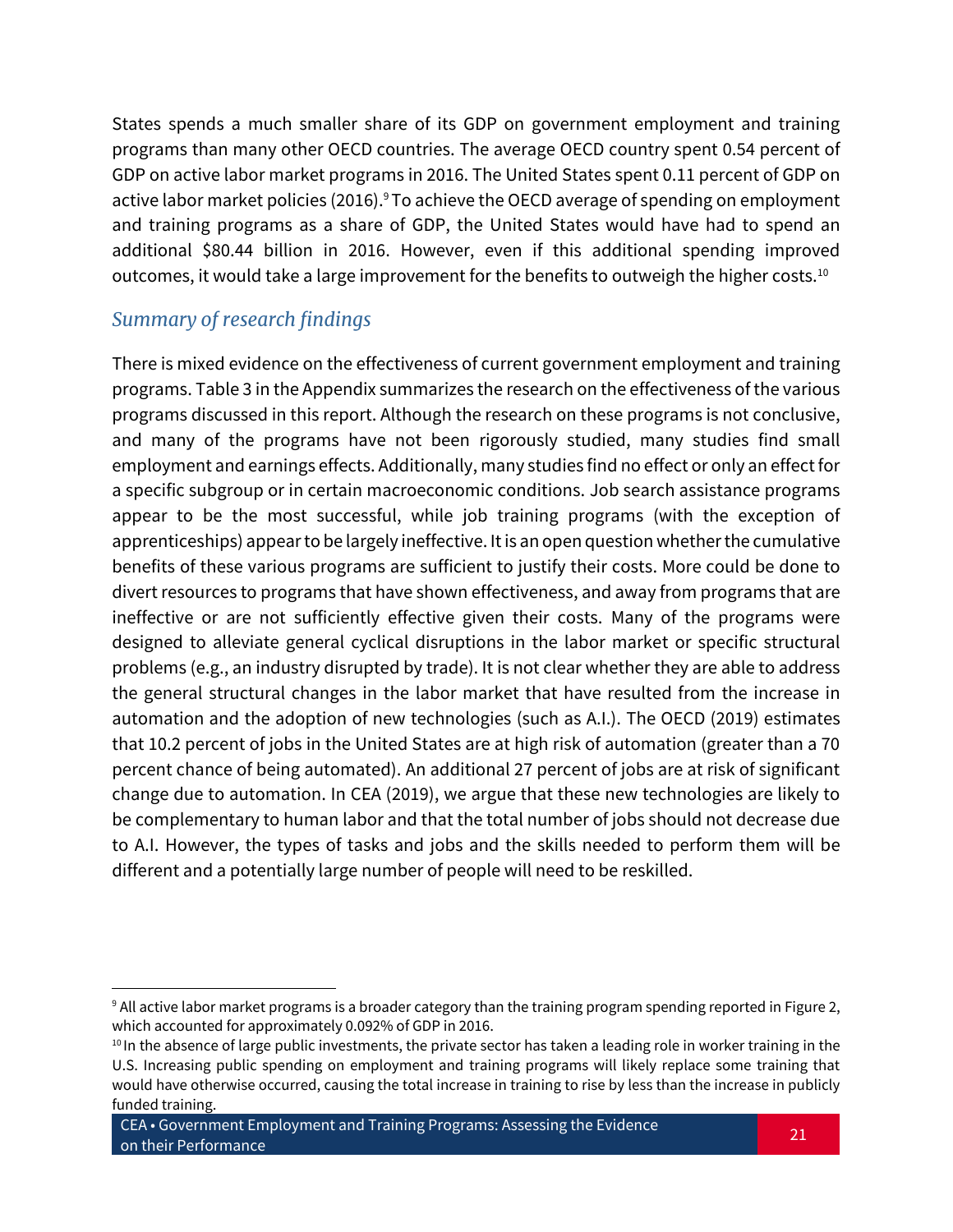## **Trump Administration Initiatives and Proposals**

The Trump Administration has a number of initiatives and proposals to address the issue of worker training programs. The initiatives include increasing government and private sector coordination in addressing the skills gap, increasing the use of apprenticeships, expanding alternatives to 4-year colleges, and reorganizing and consolidating the various government employment and training programs.

In June 2017, President Trump signed an executive order to expand the use of apprenticeships.<sup>11</sup> As discussed earlier, there is some evidence supporting the effectiveness of apprenticeships as a model for worker training. Existing studies suggest that apprenticeships can improve employment outcomes, although there have not been any randomized studies. The executive order established a task force to develop strategies to expand the use of apprentices, which included representatives from government, labor, and business.

The apprenticeship task force issued a report in May 2018 with a number of recommendations for expanding apprenticeships. The report identified a number of ways that the government can help with expanding these programs, such as pursuing strategies that lower the cost of technical education, eliminate duplicative training programs and curriculum, and streamline industry interaction with the government. The government can also play a role in increasing transparency and reducing information frictions by publishing data about sectors with skills shortages as well as long-run outcome data for apprentices and training programs. As part of the Administration's apprenticeship expansion initiative, the Department of Labor is now working to stand up a new Industry Recognized Apprenticeship Program, which will offer a less bureaucratic avenue for industry to stand up new programs.

Another initiative of the Administration is to support alternatives to-4 year colleges. Many professions require workers with more than a high school degree, but less than a 4-year college degree (or more specialized training than what one would get at a 4-year college program). The Administration is proposing to expand Pell Grant eligibility to include shorter-term certificate training programs.<sup>12</sup> The Administration also issued an executive order that will provide students with program-level outcome data, which will allow students to make more informed decisions when making their career choices.<sup>13</sup>

As a part of the overall government reorganization package, the Administration proposed streamlining the Federal employment and training program layout by consolidating programs

l

CEA • Government Employment and Training Programs: Assessing the Evidence on their Performance <sup>22</sup>

<sup>11</sup> <https://www.whitehouse.gov/presidential-actions/3245/>

<sup>12</sup> <https://www.whitehouse.gov/wp-content/uploads/2019/03/HEA-Principles.pdf>

<sup>13</sup> [https://www.whitehouse.gov/briefings-statements/president-donald-j-trump-is-improving-transparency-and](https://www.whitehouse.gov/briefings-statements/president-donald-j-trump-is-improving-transparency-and-promoting-free-speech-in-higher-education/)[promoting-free-speech-in-higher-education/](https://www.whitehouse.gov/briefings-statements/president-donald-j-trump-is-improving-transparency-and-promoting-free-speech-in-higher-education/)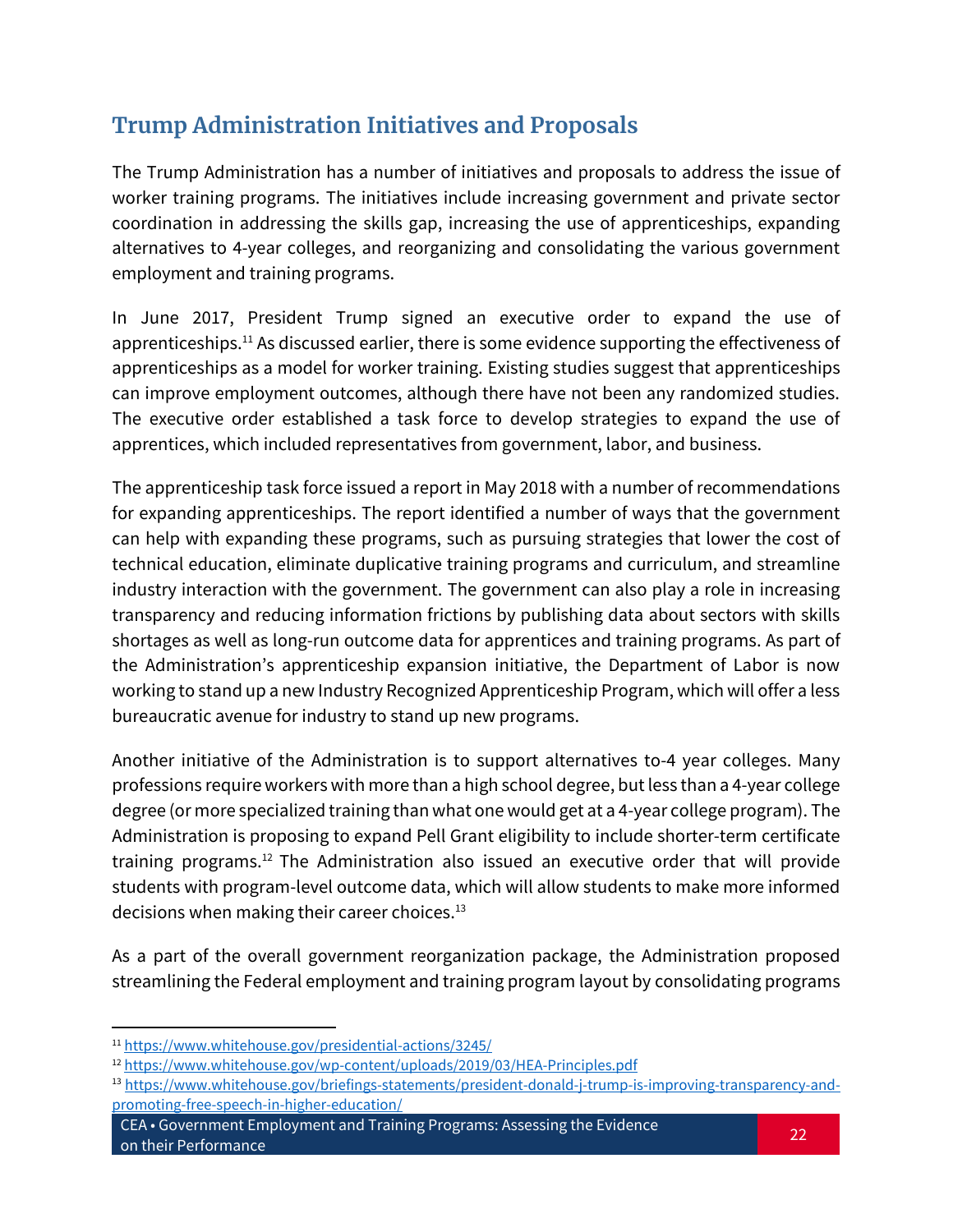and reducing the number of agencies involved in their administration (OMB 2018). The GAO recommended consolidating programs in their 2011 report to reduce program overlap and to remove duplicative administrative procedures. The proposal merges ED and DOL into a single agency that would be tasked with ensuring that American workers develop the skills necessary to succeed in the workplace. Many of the employment and training programs would be merged. The WIOA Adult and Dislocated Worker programs, the Employment Service, and Jobs for Veterans State grants would be merged into a single funding stream for Adult Workforce Development. The three programs targeting Native Americans would be replaced with a setaside from this new program. Overall, the number of separate employment and training programs would go from more than 40 to 16 under the proposal. Removing redundant administrative structures would allow more program funding to be spent on the core mission of training workers.

Another strategy of the Administration is to better coordinate government efforts with training initiatives and the skills needs of the private sector. In July 2018, President Trump signed an executive order that established the National Council for the American Worker, which is composed of leaders across the executive branch who will work to develop a plan to address the skills gap.<sup>14</sup> The goal of the Council is to develop a national workforce strategy to close the skills gap. The executive order also established the American Workforce Policy Advisory Board which includes representatives from State governments, the private sector, and educational institutions. The Board is tasked with advising the Council for the American Worker on steps that can incentivize private employers' and educational institutions' efforts to address the skills gap.

## **Conclusion**

 $\overline{\phantom{a}}$ 

Technology and automation will continue to restructure jobs and the nature of employment in the coming years. The challenge for businesses and the government is how to transition from the skills of the present workforce to those that will be needed in the future, while also providing opportunities for those on the sidelines to gain the skills needed to reenter the workforce. While the government offers a wide range of employment and training programs, the findings on their effectiveness is mixed, and additional research is needed to identify the characteristics that contribute to the success of the most effective programs in order to ensure that workers are fully benefiting from this spending. Job search assistance programs appear to be the most successful, but they only seek to get individuals back to work quickly rather than provide them with new skills and training. Government job training programs (with the exception of apprenticeships) appear to be largely ineffective. Improvements in government

[https://www.federalregister.gov/documents/2018/07/24/2018-15955/establishing-the-presidents-national](https://www.federalregister.gov/documents/2018/07/24/2018-15955/establishing-the-presidents-national-council-for-the-american-worker)[council-for-the-american-worker](https://www.federalregister.gov/documents/2018/07/24/2018-15955/establishing-the-presidents-national-council-for-the-american-worker)

CEA • Government Employment and Training Programs: Assessing the Evidence on their Performance <sup>23</sup>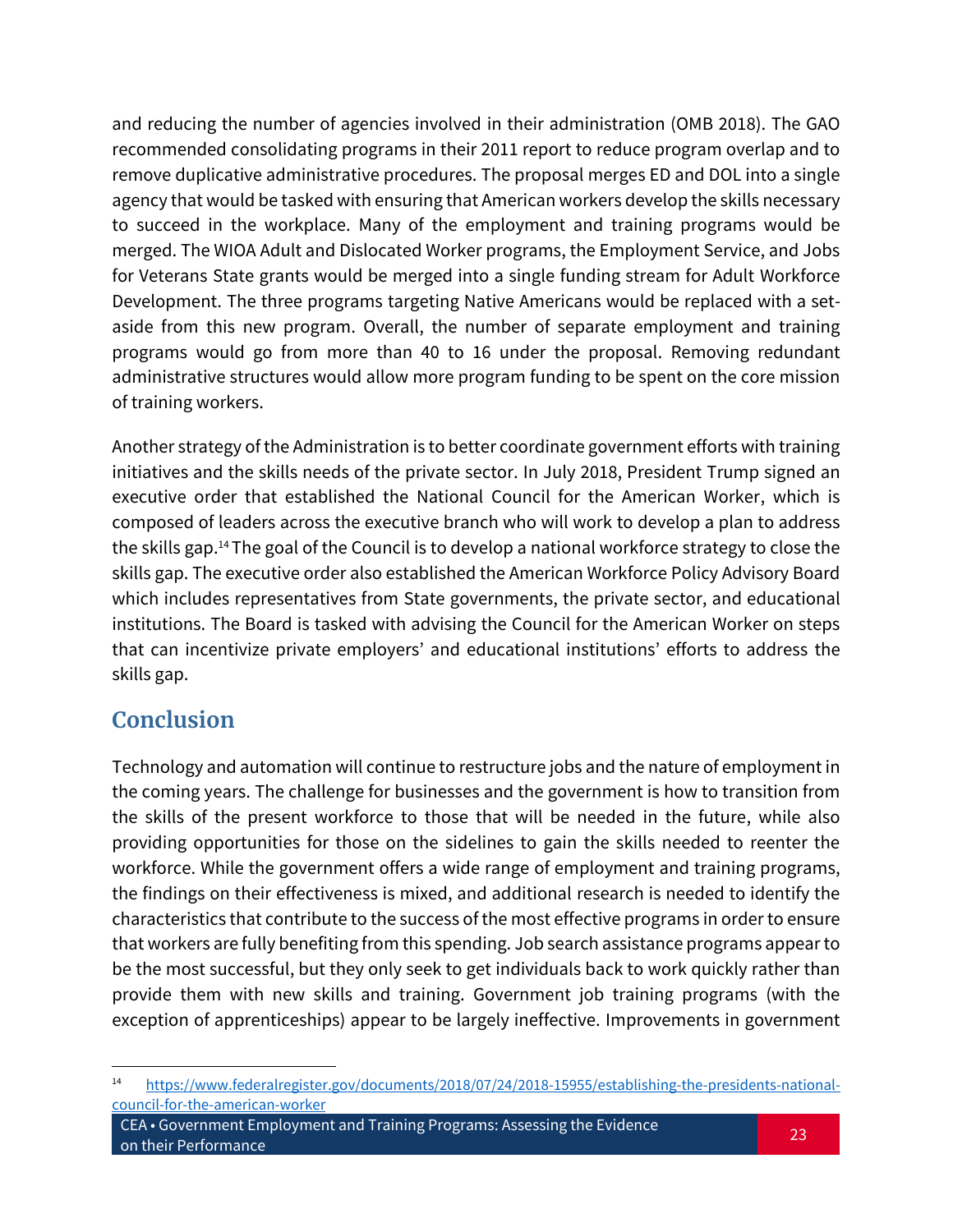workforce and training programs are needed in order to effectively reskill dislocated workers as well as to provide opportunities for those currently employed to gain additional skills to prevent them from becoming dislocated as technological change occurs.

## **References**

Acemoglu, D., J. Pischke. 1998. "Why Do Firms Train? Theory and Evidence." Quarterly Journal of Economics 113 (1). 79-119.

Almeida, R. and P. Carneiro. 2009. "The Return to Firm Investments in Human Capital." Labour Economics 16 (1). 97-106.

Andersson, F., H. Holzer, J. Lane, D. Rosenblum, and J. Smith. 2016. "Does Federally-Funded Job Training Work? Nonexperimental Estimates of WIA Training Impacts Using Longitudinal Data on Workers and Firms." CESifo Working Paper No. 6071.

Autor, D., D. Dorn, and G. Hanson. 2013. "The China Syndrome: Local Labor Market Effects of Import Competition in the United State.," American Economic Review 103 (6). 2121-2168.

Barnow, B, and J. Smith. 2015. "Employment and Training Programs."NBER Working Paper No. 21659.<http://www.nber.org/papers/w21659>

Black, D., J. Smith, M. Berger, and B. Noel. 2003. "Is the Threat of Reemployment Services More Effective than the Services Themselves? Evidence from Random Assignment in the UI System." *American Economic Review* 93 (4). 1313-1327.

Bloom, H., L. Orr, S. Bell, G. Cave, F. Doolittle, W. Lin., and J. Bos. 1997. "The Benefits and Costs of JTPA Title II-A Programs: Key Findings from the National Job Training Partnership Act Study." *The Journal of Human Resources* 32, no. 3 (1997): 549-576.

Boockmann, B., A. Ammermuller, T. Zwick, and M. Maier. 2012. "Do Hiring Subsidies Reduce Unemployment Among Older Workers? Evidence from Natural Experiments." *Journal of the European Economic Association* 10 (4)*.* 735-764.

Card, D., J. Kluve, and A. Weber. 2015. "What Works? A Meta-Analysis of Recent Active Labor Market Program Evaluations." NBER Working Paper No. 21431.

Carnevale, A.P., J. Strohl, A. Gulish. 2015. "College is Just the Beginning: Employers' Role in the \$1.1 Trillion Postsecondary Education and Training System." *Center on Education and the Workforce.* https://files.eric.ed.gov/fulltext/ED558166.pdf.

CEA (Council of Economic Advisors). 2018. "Addressing America's Reskilling Challenge."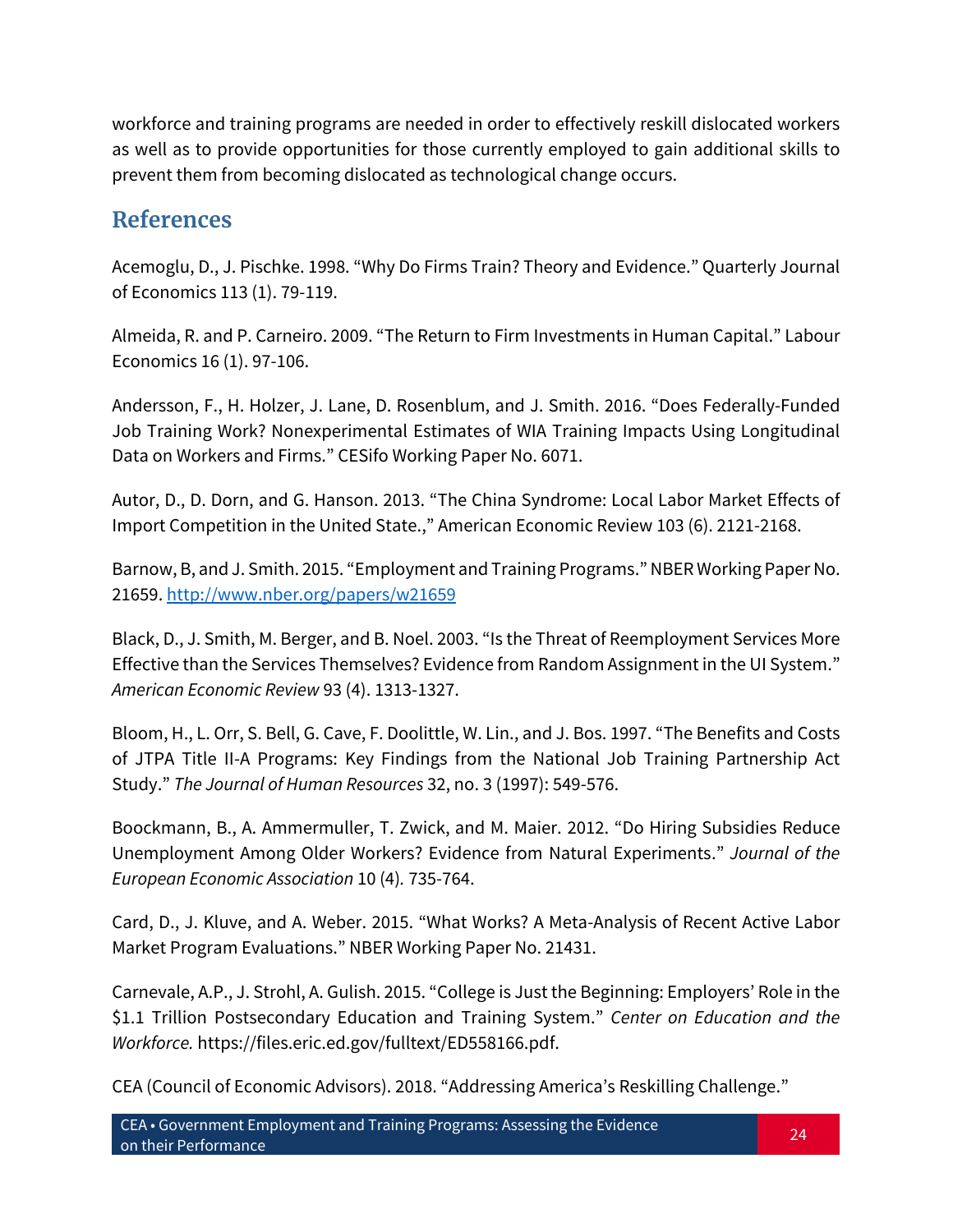–––2019. "The Economic Report of the President."

Chen, X., and C. A. Flores. 2015. "Bounds on Treatment Effects in the Presence of Sample Selection and Noncompliance: the Wage Effects of Job Corps." *Journal of Business and Economic Statistics* 33.

De Grip, A. and J. Sauermann. 2012. "The Effects of Training on Own and Co-worker Productivity: Evidence from a Field Experiment." *Economic Journal* 122 (560). 376-399.

Decker, P., R. Olsen, L. Freeman, and D. Klepinger. 2000. "Assisting Unemployment Insurance Claimants: The Long-Term Impacts of the Job Search Assistance Demonstration." *Mathematica Policy Research.*

Dietz, D., and T. Zwick. 2016. "The Retention Effect of Training – Portability, Visibility, and Credibility." Center for European Economic Research. Discussion Paper No. 16-011.

DOL (Department of Labor) Office of Inspector General. 2018. "Job Corps could not Demonstrate Beneficial Job Training Outcomes." no. 04-18-001-03-370. <https://www.oig.dol.gov/public/reports/oa/04-18-001-03-370.pdf>

Flaherty, C. 2007. "The Effect of Employer-Provided General Training on Turnover: Examination of Tuition Reimbursement Programs." Stanford Institute for Economic Policy Research (SIEPR), Discussion Paper No. 06-25.

Flores, C., A. F. Lagunes, A. Gonzalez, and T. Neuman. 2012. "Estimating the Effects of Length of Exposure to Instruction in a Training Program: The case of Job Corps." *Review of Economics and Statistics* 94 (1). 153-171.

Fortson, K., D. Rotz, P. Burkander, A. Mastri, P. Schochet et al. 2017. "Providing Public Workforce Services to Job Seekers: 30-month Impact Findings on the WIA Adult and Dislocated Worker Programs." *Mathematica Policy Research.*

Frazis, H. and M. Loewenstein. 2005. "Reexamining the Returns to Training: Functional Form, Magnitude, and Interpretation." *Journal of Human Resources* 40 (2). 453-476.

GAO (Government Accountability Office). 2011. "Multiple Employment and Training Programs: Providing Information on Colocating Services and Consolidating Administrative Structures Could Promote Efficiencies." GAO-11-92. <https://www.gao.gov/assets/320/314551.pdf>

–––2019. "Employment and Training Programs: Department of Labor Should Assess Efforts to Coordinate Services Across Programs." GAO-19-200. <https://www.gao.gov/assets/700/698080.pdf>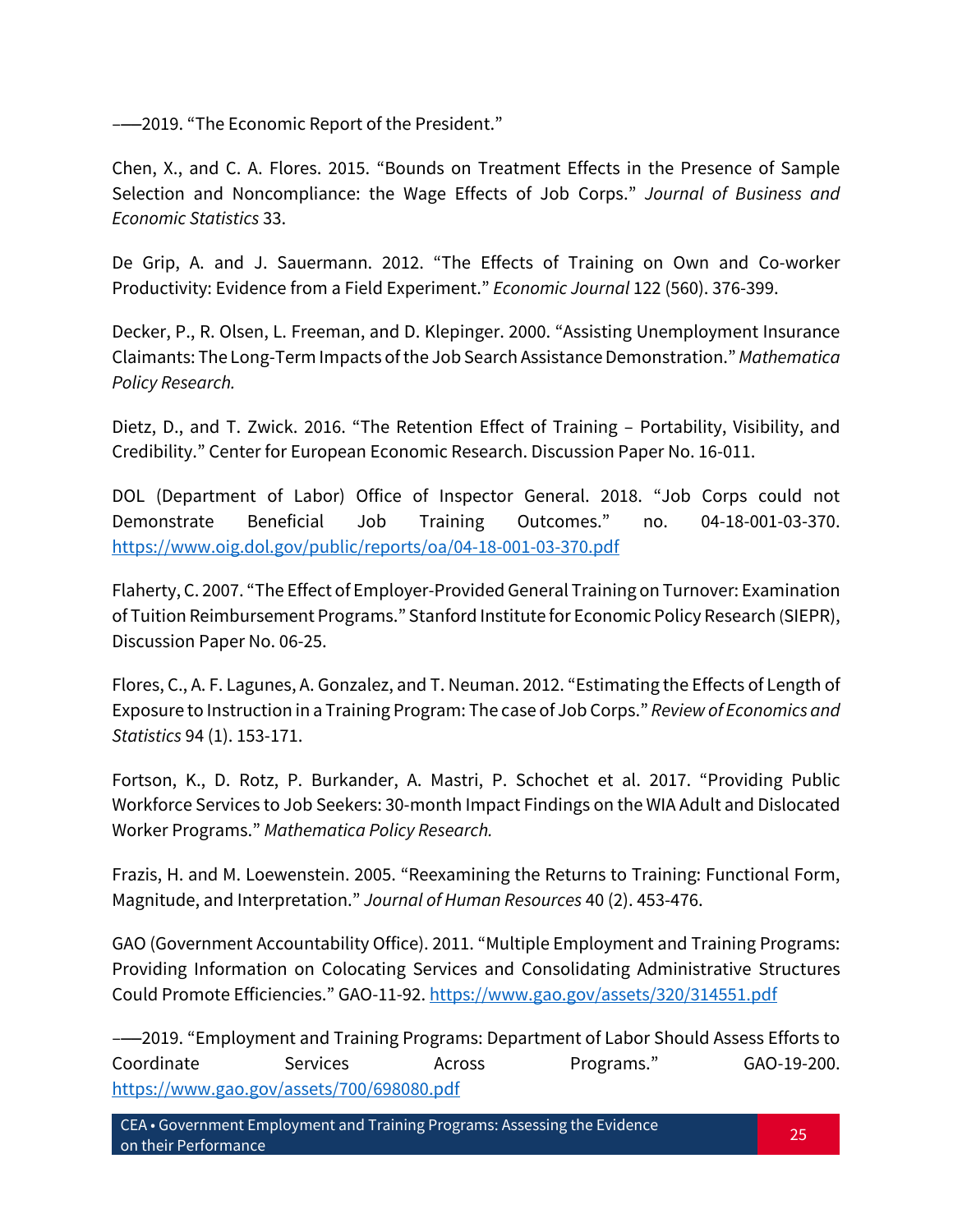Goux, D. and E. Maurin. 2000. "Returns to Firm-Provided Training: Evidence from French Worker-Firm Matched Data." *Labour Economics* 7. 1-19.

Hamersma, S. 2008. "The Effects of an Employer Subsisdy on Employment Outcomes: A Study of the Work Opportunity and Welfare-to-Work Tax Credits." *Journal of Policy Analysis and Management* 27 (3). 498-520.

Hamersma, S., and C. Heinrich. 2008. "Temporary Help Service Firms' Use of Employer Tax Credits: Implications for Disadvantaged Workers' Labor Market Outcomes." *Southern Economic Journal* 1123-1148.

Hamilton, G., and S. Scrivener. 2012. "Increasing Employment Stability and Earnings for Low-Wage Wage Workers: Lessons from the Employment Retention and Advancement (ERA) Project." MDRC.

Heinrich, C., and P. Mueser. 2014. "Training Program Impacts and the Onset of the Great Recession." Unpublished manuscript, University of Missouri.

Heinrich, C., P. Mueser, K. Troske, K. Jeon, and D. Kahvecioglu. 2013. "Do Public Employment and Training Programs Work?" *IZA Journal of Labor Economics* 2:6.

Hollenbeck, K. 2009. "Return on Investment Analysis of a Selected Set of Workforce System Programs in Indiana." Report submitted to the Indiana Chamber of Commerce Foundation, Indianapolis, Indiana. [http://research.upjohn.org/reports/15.](http://research.upjohn.org/reports/15)

Hyman, B. 2018. "Can Displaced Workers be Retrained? Evidence from Quasi-Random Assignment to Trade Adjustment Assistance." Unpublished Manuscript.

Klepinger, D., T. Johnson, and J. Joesch. 2002. "Effects of Unemployment Insurance Work-Search Requirements: The Maryland Experiment." *ILR Review* 56 (1). 3-22.

Konings, J. and S. Vanormelingen. 2015. "The Impact of Training on Productivity and Wages: Firm-Level Evidence." *Review of Economics and Statistics* 97 (2). 485-497.

LaLonde, R. 1986. "Evaluating the Econometric Evaluations of Training Programs with Experimental Data." *American Economic Review* 76 (4). 604-620.

Lerman, R. 2014. "Do Firms Benefit from Apprenticeship Investments?" IZA World of Labor. [https://wol.iza.org/articles/do-firms-benefit-from-apprenticeship-investments/long.](https://wol.iza.org/articles/do-firms-benefit-from-apprenticeship-investments/long)

Leuven, E., and H. Oosterbeek. 2004. "Evaluating the Effect of Tax Deductions on Training." *Journal of Labor Economics* 22 (2). 461-488.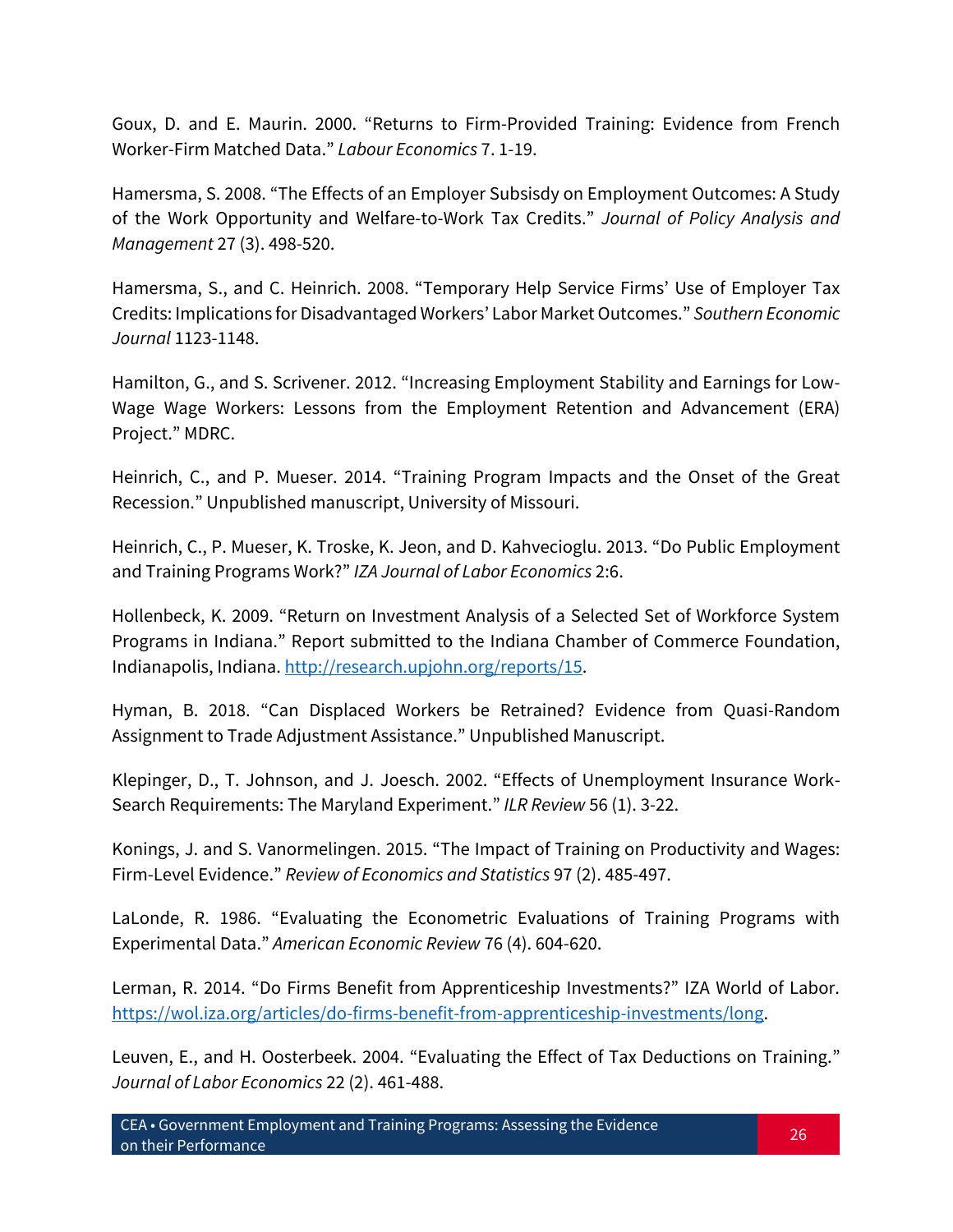–––2008. "An Alternative Approach to Estimating the Wage Returns to Private-Sector Training." *Journal of Applied Econometrics* 23. 423-434.

Lochner, L. and A. Monge-Naranjo. 2011. "The Nature of Credit Constraints and Human Capital." *American Economic Review* 101 (10). 2487-2529.

McConnell, S., K. Fortson, D. Rotz, P. Schochet, P. Burkander et al. 2016. "Providing Public Workforce Services to Job Seekers: 15-month Impact Findings on the WIA Adult and Dislocated Worker Programs." *Mathematica Policy Research*.

Miller, C., D. Cummings, M. Millenky, A. Wiegand, and D. Long. 2018. "Laying a Foundation: Four-Year Results from the National YouthBuild Evaluation." MDRC.

Negoita, M., J. Salzman, and A. Wiegand. 2012. "Meta-Analysis of Voucher-Based Employment and Training Programs." *Social Policy Research Associates*.

OECD (Organisation for Economic Co-operation and Development). 2019. *OECD Employment Outlook 2019: The Future of Work.* [https://doi.org/10.1787/9ee00155-en.](https://doi.org/10.1787/9ee00155-en)

OMB (Office of Management and Budget). 2018. "Delivering Government Solutions in the 21<sup>st</sup> Century: Reform Plan and Reorganization Recommendations. [https://www.whitehouse.gov/wp-content/uploads/2018/06/Government-Reform-and-Reorg-](https://www.whitehouse.gov/wp-content/uploads/2018/06/Government-Reform-and-Reorg-Plan.pdf)[Plan.pdf](https://www.whitehouse.gov/wp-content/uploads/2018/06/Government-Reform-and-Reorg-Plan.pdf)

Perez-Johnson, I., Q. Moore, and R. Santillano. 2011. "Improving the Effectiveness of Individual Training Accounts: Long-Term Findings from an experimental Evaluation of Three Service Delivery Models." *Mathematica Policy Research*.

Reed, D., A. Yung-Hsu Liu, R. Kleinman, A. Mastri, D. Reed, S. Sattar, and J. Ziegler. 2012. "An Effectiveness Assessment and Cost-Benefit Analysis of Registered Apprenticeship in 10 States." *Mathematica Policy Research*.

Reynolds, K., and J. Palatucci. 2012. "Does Trade Adjustment Assistance Make a Difference?" *Contemporary Economic Policy* 30, no. 1: 43–59.

Schochet, P. 2018. "National Job Corps Study: 20-Year Follow-Up Study Using Tax Data." *Mathematica Policy Research.*

Schochet, P., J. Burghardt, and S. McConnell. 2008. "Does Job Corps Work? Impact Findings from the National Job Corp Study." *Econometrica*.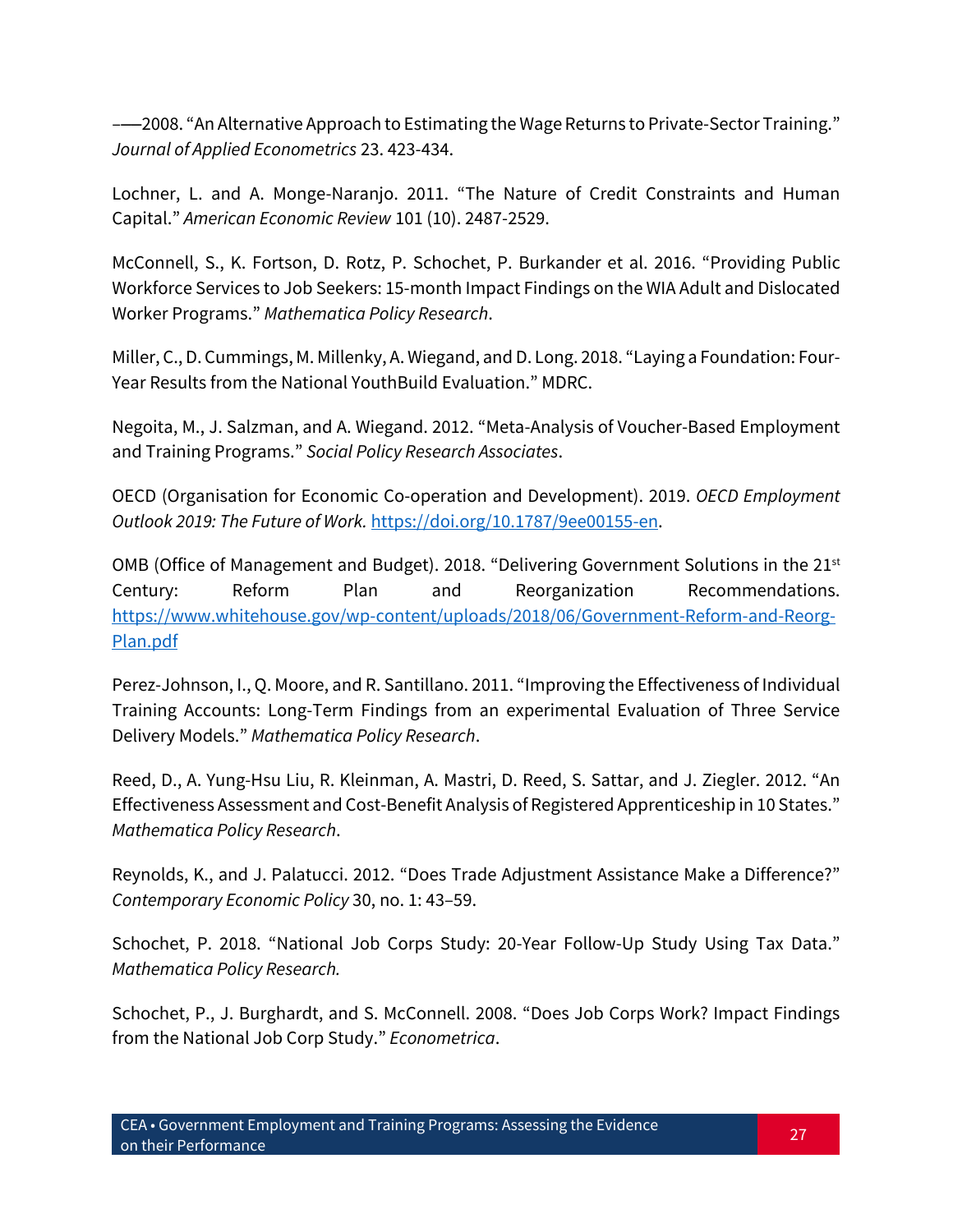Schochet, P., R. D'Amico, J. Berk, S. Dolfin, and N. Wozny. 2012. "Estimated Impacts for Participants in the Trade Adjustment Assistance (TAA) Program Under the 2002 Amendments." *Mathematica Policy Research*.

Schochet, P., J. Burghardt, and S. Glazerman. 2001. "National Job Corps Study: The Impact of Job Corps on Participants' Employment and Related Outcomes." *Mathematica Policy Research*.

Vooren, M., C. Haelermans, W. Groot, and H. M. van den Brink. 2019. "The Effectiveness of Active Labor Market Policies: A Meta-Analysis." *Journal of Economic Surveys* 33 (1). 125-129.

Wiegand, A., and S. Sussell. 2016. "Evaluation of the Re-Integration of Ex-Offenders (RExO) Program: Final Impact Report." Social Policy Research Associates.

Yousuf, S., and D. Siddqui. 2019. "Factors Influencing Employee Retention: A Karachi Based Comparative Study on IT and Banking Industry." *International Journal of Human Resource Studies* 9, no 1: 42-62.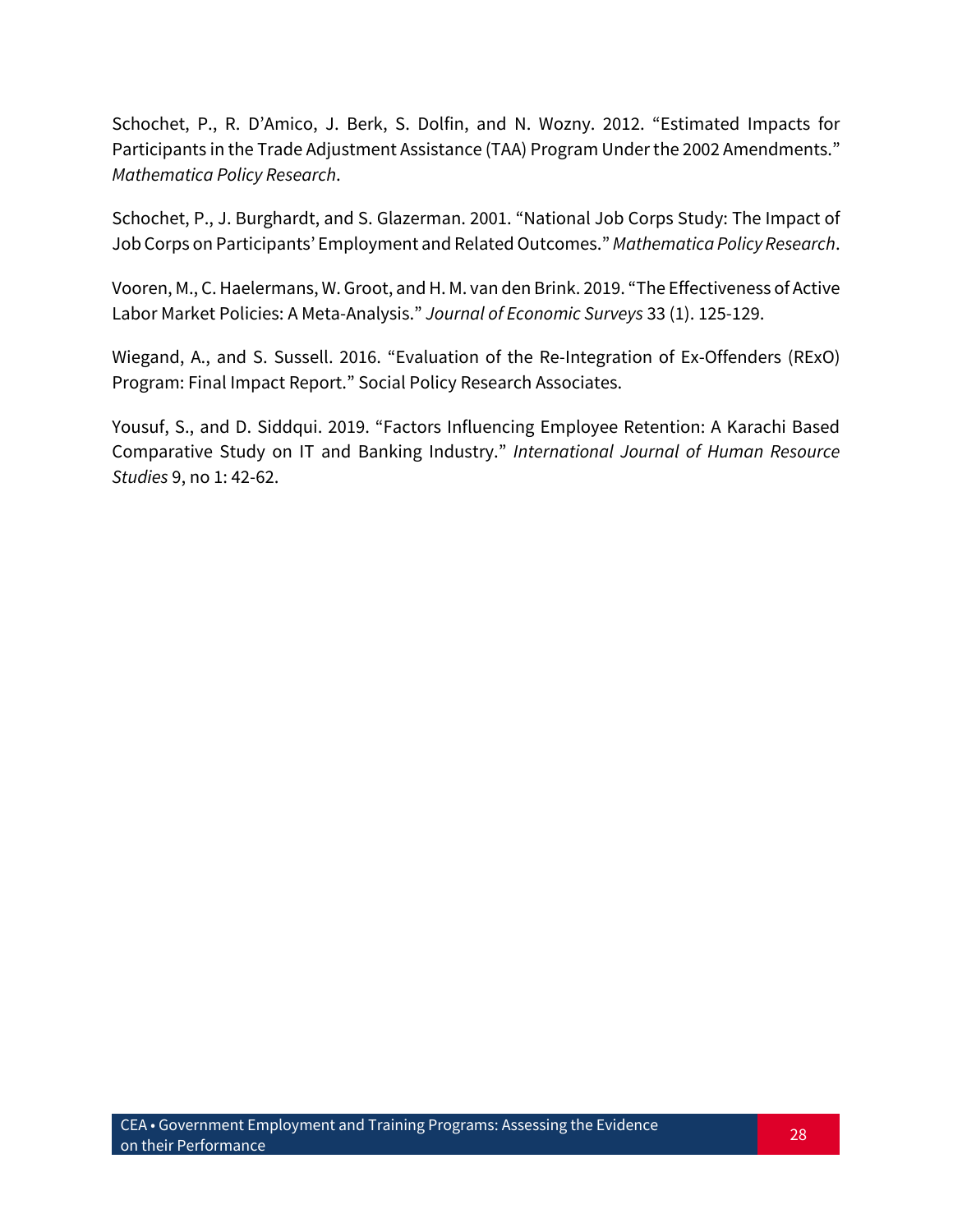## **Appendix**

#### **Table 3. Government Employment and Training Programs Overview**

| Program                                                               | Agency                                 | 2017 Budget<br>(Millions)                                                              | Number<br>Served 2017<br>(Thousands)                                                   | Decription                                                                                                                                                                                                                                                                                                                                                                                                                                                                                                                                                                                                                                                        | <b>Evaluation Outcome</b>                                                                                                                                                                                                                                                                                                                                                                                                                                                                                                                                                                                                                                                                                                                                                                                                                                                                                                                                                                                                                                                                                                                                                                                                                                                                                                                                                                 | Note                                                                                                                    |
|-----------------------------------------------------------------------|----------------------------------------|----------------------------------------------------------------------------------------|----------------------------------------------------------------------------------------|-------------------------------------------------------------------------------------------------------------------------------------------------------------------------------------------------------------------------------------------------------------------------------------------------------------------------------------------------------------------------------------------------------------------------------------------------------------------------------------------------------------------------------------------------------------------------------------------------------------------------------------------------------------------|-------------------------------------------------------------------------------------------------------------------------------------------------------------------------------------------------------------------------------------------------------------------------------------------------------------------------------------------------------------------------------------------------------------------------------------------------------------------------------------------------------------------------------------------------------------------------------------------------------------------------------------------------------------------------------------------------------------------------------------------------------------------------------------------------------------------------------------------------------------------------------------------------------------------------------------------------------------------------------------------------------------------------------------------------------------------------------------------------------------------------------------------------------------------------------------------------------------------------------------------------------------------------------------------------------------------------------------------------------------------------------------------|-------------------------------------------------------------------------------------------------------------------------|
| <b>State Vocational</b><br>Rehabilitation<br>Services Program         | Education                              | 2,899.6                                                                                | 975.4                                                                                  | This program helps individuals<br>disabilities to prepare for, obtain,<br>maintain, or regain employment.                                                                                                                                                                                                                                                                                                                                                                                                                                                                                                                                                         | $\star$                                                                                                                                                                                                                                                                                                                                                                                                                                                                                                                                                                                                                                                                                                                                                                                                                                                                                                                                                                                                                                                                                                                                                                                                                                                                                                                                                                                   |                                                                                                                         |
| Temporary<br>Assistance for<br><b>Needy Families</b>                  | Health and<br>Human<br><b>Services</b> | 2,152.6                                                                                | 190.1                                                                                  | to states and territories to help<br>provide financial support and<br>other services to families. Other<br>services include childcare<br>assistance, job preparation, and<br>work assistance.                                                                                                                                                                                                                                                                                                                                                                                                                                                                     | This program provides grant funds Hamilton and Scrivener (2012) evaluate 12 variations of of the TANF<br>employment program targeted at the most employable group. They<br>found that only 3 were able to show increases in employment retention<br>and advancement.                                                                                                                                                                                                                                                                                                                                                                                                                                                                                                                                                                                                                                                                                                                                                                                                                                                                                                                                                                                                                                                                                                                      |                                                                                                                         |
| Job Corps                                                             | Labor                                  | 1,623.9                                                                                | 48.3                                                                                   | This program offers job training<br>and residential educational<br>services for youth and young<br>adults (ages 16 to 24).                                                                                                                                                                                                                                                                                                                                                                                                                                                                                                                                        | Schochet, et al (2001) found that Job Corps initially increased schooling,<br>reduced arrests, and increased earnings.<br>Schochet, et al (2008) find that the initial earnings gains did not persist<br>except for the older students (20- to 24-year olds).<br>Flores et al (2012) and Chen and Flores, 2015) estimated a small positive<br>effect after controlling for selection into different lengths of treatment.<br>Schochet (2018) found that the earnings gains for the older students (20-<br>to 24-year olds) persisted but did not grow over the longer period. For<br>the full sample there were still no long-run earnings gains. Overall, based<br>on the outcomes over 20 years, the report concludes that the program's<br>benefits do not outweigh the costs but is cost effective for the older<br>students and from the perspective of the participants.                                                                                                                                                                                                                                                                                                                                                                                                                                                                                                            | DOL (2018) found that<br>an accurate evaluation<br>of this program would<br>be difficult due to poor<br>record keeping. |
| Vocational<br>Rehabilitation<br>Services and<br>Employment<br>Program | VA                                     | 1,400.0                                                                                | 132.2                                                                                  | This program offers a wide range<br>of services to veterans. These<br>include job training, skills<br>coaching, and resume writing.                                                                                                                                                                                                                                                                                                                                                                                                                                                                                                                               | $\star$                                                                                                                                                                                                                                                                                                                                                                                                                                                                                                                                                                                                                                                                                                                                                                                                                                                                                                                                                                                                                                                                                                                                                                                                                                                                                                                                                                                   |                                                                                                                         |
| WIOA Adult and<br>Dislocated<br><b>Worker Programs</b>                | Labor                                  | 1,017.2 for<br>Dislocated<br>Worker<br>Program<br>812.8 for<br>Adult Worker<br>Program | 467.5 for<br>Dislocated<br>Worker<br>Program<br>1,108.2 for<br>Adult Worker<br>Program | The WIOA Adult and WIOA<br>Dislocated Worker programs<br>provide the same services but<br>have different eligibility<br>requirements. The WIOA Adult<br>services prioritizes low income<br>adults. The Dislocated Worker<br>services are available to those<br>who are laid off due to a plant<br>closure or downsizing, workers<br>who were laid off and unlikely to<br>find a job in their previous<br>occupation, and some other<br>groups of dislocated workers.<br>Both offer job search assistance<br>programs and are designed to<br>help match workers to available<br>jobs given their current skills, and<br>can also pay for job training<br>programs. | No significant effect on earnings from training for dislocated workers in<br>any of the studies.<br>Forston, et al (2017) find that earnings for the Full WIA and the Core and<br>Intensive-only groups were significantly higher than the Core-only group<br>after 30 months. Using administrative data, the difference in earnings of<br>the Core and Intensive-only the Full WIA is not as large after 30<br>months. There was no effect of training (Full WIA) on earnings when<br>combined with Core and Intensive services for either Adult or Dislocated These evaluations<br>workers for either earnings data source. The cost-benefit analysis using<br>the survey data found that intensive services had positive net benefit to<br>society as a whole but that training had negative net benefit.<br>Andersson, et al (2016) find modest positive effects on earnings and<br>employment for adults, but no effect dor displaced workers.<br>Heinrich, et al (2013) find a moderate positive effect on employment and<br>earnings for those in the Adult program with a smaller effect for<br>dislocated workers. They find a positive effect of training for those in the<br>Adult program and no effect of training for dislocated workers.<br>Hollenbeck (2009) finds evidence of a positive impact of WIA on<br>employment and earnings in the one state studied (Indiana). | assess WIA, which was<br>replaced by WIOA.                                                                              |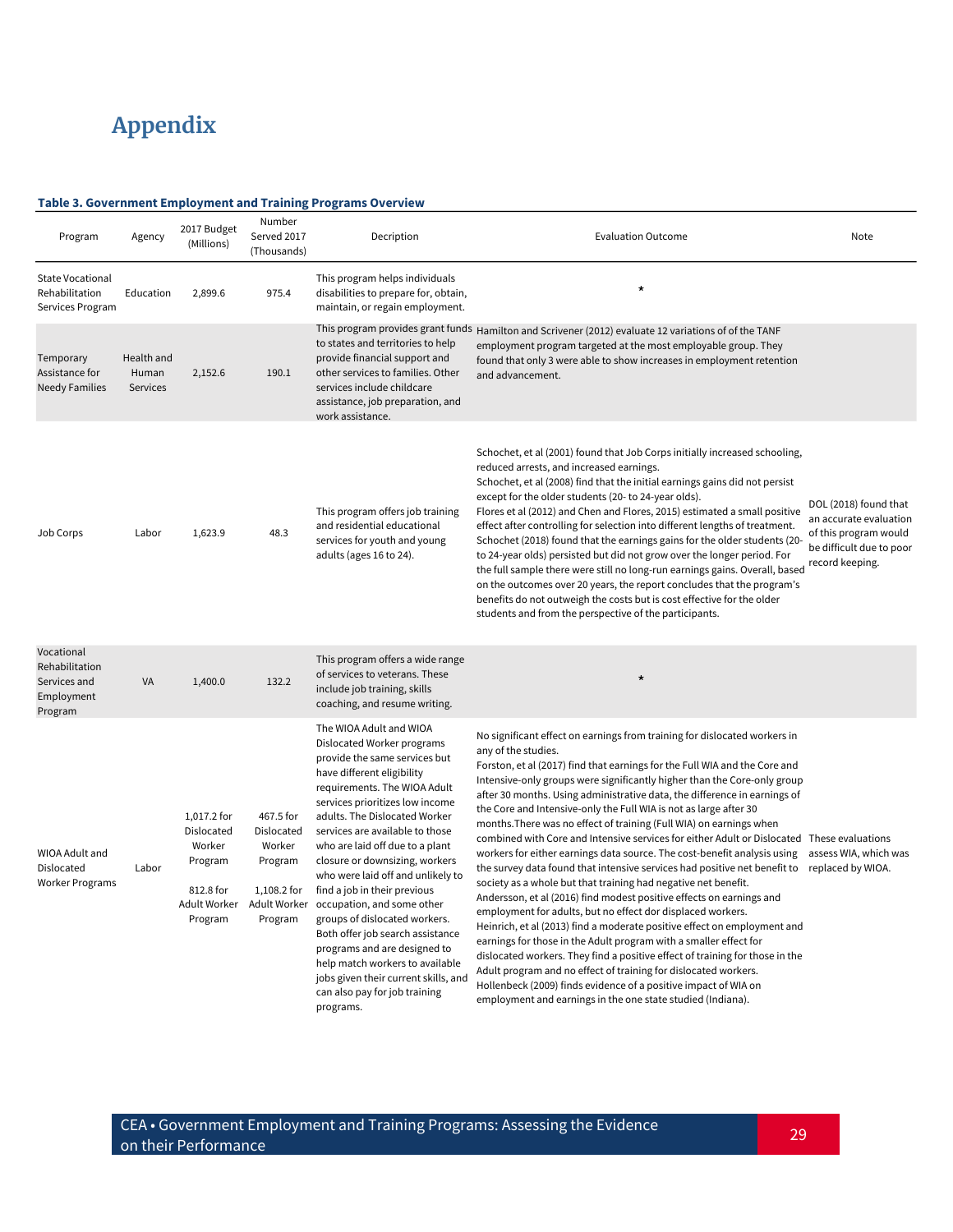#### **Table 3 (continued). Government Employment and Training Programs Overview**

| Program                                                 | Agency | 2017 Budget<br>(Millions) | Number<br>Served 2017<br>(Thousands) | Decription                                                                                                                                                                                                                                                                                                           | <b>Evaluation Outcome</b>                                                                                                                                                                                                                                                                                                                                                                                                                                                                                   | Note                                                                                                  |
|---------------------------------------------------------|--------|---------------------------|--------------------------------------|----------------------------------------------------------------------------------------------------------------------------------------------------------------------------------------------------------------------------------------------------------------------------------------------------------------------|-------------------------------------------------------------------------------------------------------------------------------------------------------------------------------------------------------------------------------------------------------------------------------------------------------------------------------------------------------------------------------------------------------------------------------------------------------------------------------------------------------------|-------------------------------------------------------------------------------------------------------|
| <b>WIOA Youth</b><br>Program                            | Labor  | 867.2                     | 150.4                                | This program assists both in-<br>school and out-of-school youth<br>with barriers to emoployment,<br>helping them attain additional<br>education and training and<br>helping them prepare for<br>employment. Services include<br>tutoring, paid and unpaid work<br>experience, on-the-job training,<br>and mentoring. | Bloom, et al (1997) find no earnings effect for those in the youth<br>treatment group, and negative net benefits overall for youth.                                                                                                                                                                                                                                                                                                                                                                         | This evaluation<br>assesses the Youth<br>program under JPTA,<br>the predecessor to WIA<br>(and WIOA). |
| Wagner-Peyser<br>Act Employment<br>Service              | Labor  | 666.2                     | 5414.8                               | This program establishes a<br>nationwide system of public<br>employment offices known as<br>Employment Service centers.                                                                                                                                                                                              | $\star$                                                                                                                                                                                                                                                                                                                                                                                                                                                                                                     |                                                                                                       |
| Senior<br>Community<br>Service<br>Employment<br>Program | Labor  | 561.2                     | 60.0                                 | This program offers part-time<br>employment opportunities for low-<br>income persons aged 55+.<br>Employment opportunities<br>including work at community and<br>government agencies.<br>Participants can also receive<br>training services.                                                                         | $\star$                                                                                                                                                                                                                                                                                                                                                                                                                                                                                                     |                                                                                                       |
| Trade Adjustment<br>Assistance<br>program               | Labor  | 391.4                     | 43.6                                 | This program provides assistance<br>a result of international trade. In<br>addition to providing employment years out.<br>and training services, individuals<br>may also be eligible for income<br>job search allowances.                                                                                            | to workers who lose their jobs or Findings from Schochet, et al (2012) suggests that if there are positive<br>whose hours of work and wages as effects of training, the returns to training are not large.<br>Hyman (2018 WP) finds that TAA is effective at increasing earnings 10<br>Reynolds and Palatucci (2012) found no impact of TAA on employment<br>on average, but did find some positive effects on employment from<br>support, relocation expenses, and participants in the training component. |                                                                                                       |
| Youthbuild                                              | Labor  | 157.7                     | 6.9                                  | This program provides<br>educational and vocational<br>training services (primarily in<br>construction) while building or<br>renovating low-income housing in<br>their neighborhood.                                                                                                                                 | Miller, et al (2018) found that the program led to improved educational<br>and labor market outcomes, though the labor market gains after 48<br>months are only seen in the survey data and not in the administrative<br>data. The cost-benefit analysis found that the positive impacts would<br>need to persist long term for the societal benefits to outweigh the costs.                                                                                                                                |                                                                                                       |
| Reintegration of<br>Ex-Offenders<br>Program             | Labor  | 78.3                      | 12.8                                 | This program helps provide<br>training and employment services<br>for court-involved youth and<br>adults, as well as ex-offender<br>adults.                                                                                                                                                                          | Wiegand and Sussell (2016) find no evidence of positive impact of RExO<br>on either recidivism or on labor market outcomes.                                                                                                                                                                                                                                                                                                                                                                                 |                                                                                                       |

Sources: GAO (2019); Youth.gov; Department of Labor; Workforce GPS; Department of Veteran Affairs; Benefits.gov; Job Corps.

Note: \* signifies that CEA has not reviewed evaluations for these programs. The total served for some programs reflects 2016 if 2017 data are unavailable.